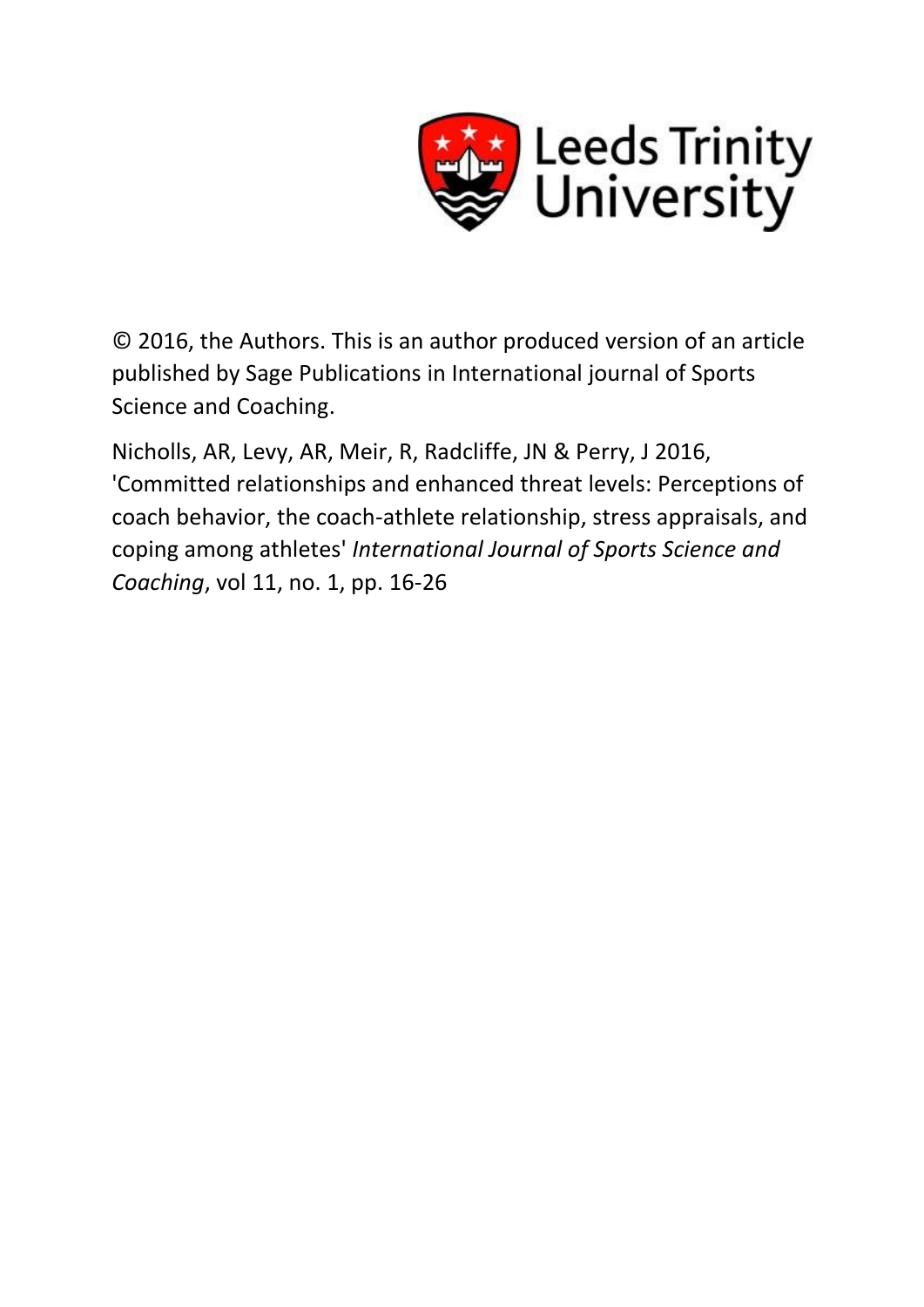| $\mathbf 1$    |                                                                                        |
|----------------|----------------------------------------------------------------------------------------|
| $\overline{2}$ |                                                                                        |
| 3              | Committed Relationships and Enhanced Threat Levels: Perceptions of Coach Behavior, the |
| 4              | Coach-Athlete Relationship, Primary Appraisals, and Coping among Athletes              |
| 5              |                                                                                        |
| 6              | Adam R. Nicholls                                                                       |
| 7              | University of Hull                                                                     |
| 8              | Andrew R. Levy                                                                         |
| 9              | <b>Edge Hill University</b>                                                            |
| 10             | Leigh Jones                                                                            |
| 11             | University of Wales, Newport                                                           |
| 12             | Rudi Meir                                                                              |
| 13             | Southern Cross University                                                              |
| 14             | Jon N. Radcliffe                                                                       |
| 15             | Leeds Trinity University                                                               |
| 16             | $\&$                                                                                   |
| 17             | John L. Perry                                                                          |
| 18             | Leeds Trinity University                                                               |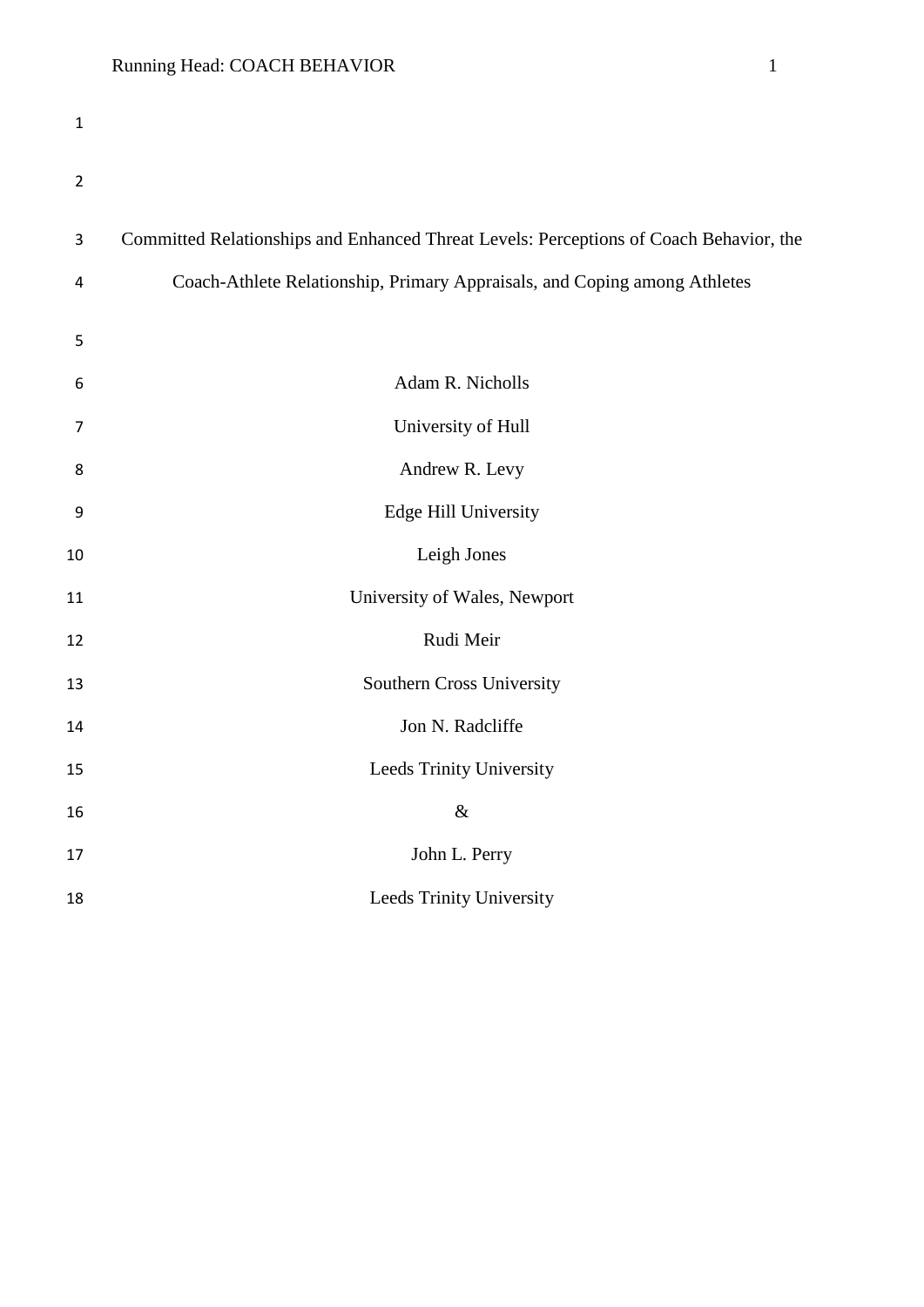| ı |                               |
|---|-------------------------------|
|   |                               |
|   | $\sim$<br>. .<br>i<br>۰.<br>v |

#### Abstract

 How a coach is perceived to behave by the athlete may have far reaching implications in terms of performance and well-being. The purpose of this study was to assess a *priori* model that included perceptions of coach behavior, coach-athlete relationship, primary appraisals of threat and challenge, and coping. Two-hundred and seventy-four athletes completed relevant measures that assessed each construct. Our results revealed that perceptions of coach behavior were associated with aspects of the coach-athlete relationship and threat appraisals. In particular, closeness was positively associated with challenge appraisals and negatively with threat appraisals. However, commitment was positively associated with threat, indicating that there might be some negative implications of having a highly committed coach-athlete relationship. Further, commitment was also positively associated with disengagement-oriented coping, which has previously been linked to poor performance and negative goal-attainment. Applied practitioners could monitor athlete's perceptions of the coach-athlete relationship, particularly commitment levels, and provide training in appraising stress and coping to those who also score highly on threat and disengagement-oriented coping, but low on task-oriented coping.

*Key words:* Challenge; Coaching; Stress Management; Threat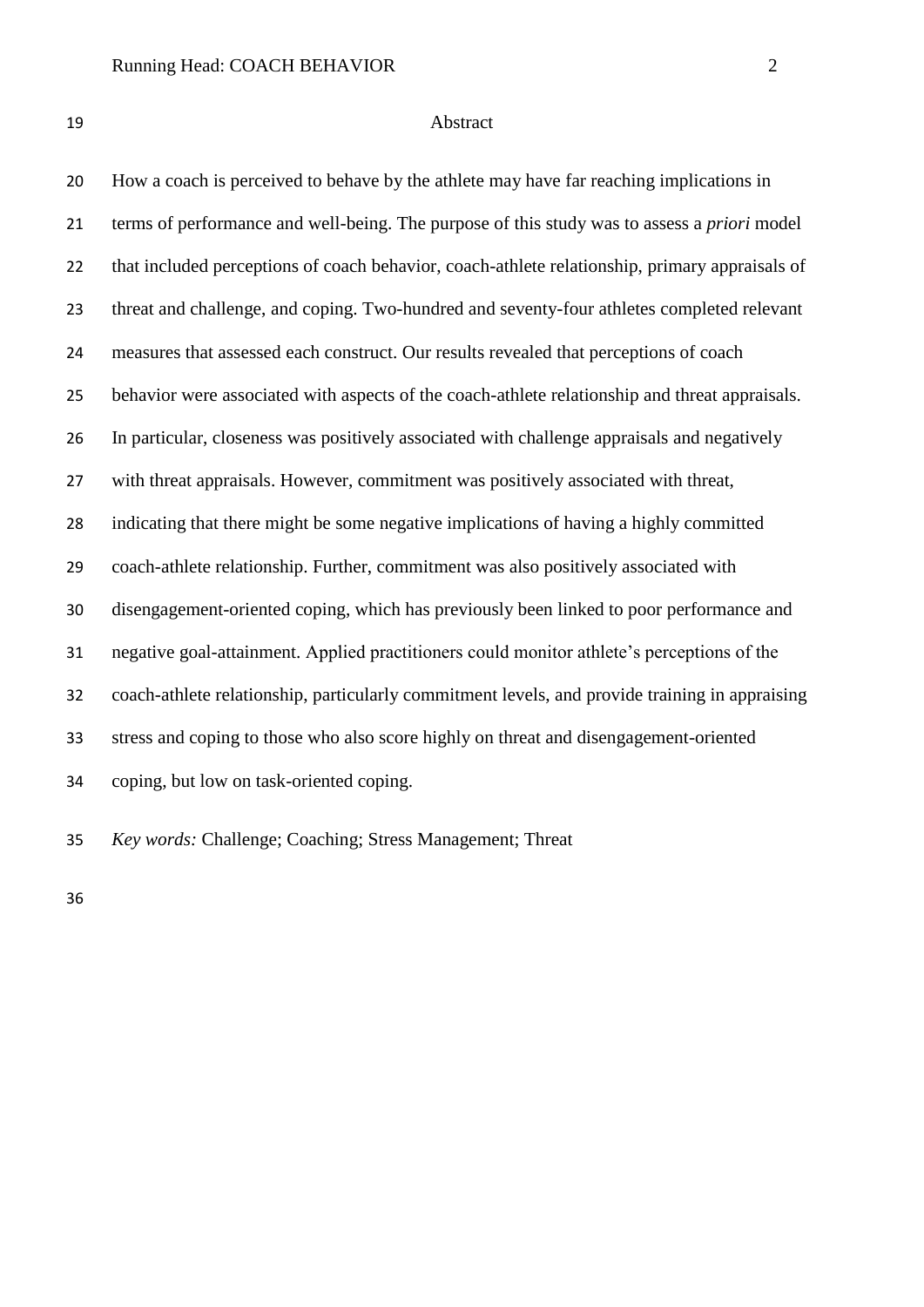#### **Introduction**

 Participating in competitive sport has been associated with athletes reporting a variety of stressors such as errors, performance, and concerns about the outcome of a competition [1]. A recent meta-synthesis of the stress and sport literature [2] included a taxonomic classification of stressors encountered by athletes, which revealed that coach's behavior and interactions along with a coach's personality were salient stressors for athletes. Indeed, scholars have also found that a coach's behavior influences how an athlete perceives his or her relationship with that coach, and that this relationship is associated with an athlete's happiness [3]. Given that an athlete's perception of his or her relationship is associated with happiness and that coaches are a source of stress [2], it is plausible to assume that perceptions of the coach-athlete relationship would also be related to how an athlete evaluates stress and coping, given that appraisal determines the emotional responses such as happiness and coping [4]. However, little is known about how the coach-athlete relationship may influence appraisals of stress, and whether the coach-athlete relationship is related to coping. This is surprising given that research has documented a relationship between coach behavior and coping [5-6]. In this study we tested a *priori* model that included coach behavior, the coach- athlete relationship, primary appraisals of threat and challenge, and coping among a sample of athletes.

#### **Coach Behavior**

 How a coach behaves can influence whether a player is likely to commit aggressive behaviors [7], a player's thoughts [8], and the level of anxiety an athlete experiences [9]. It is therefore important that coaches behave in a way that athletes perceive as being positive or supportive. Høigaard [10] identified positive coach behaviors among a sample of elite Norwegian footballers and found that providing positive feedback (e.g., behaviors that recognize and reward good performances), training and instruction (e.g., coach behaviors that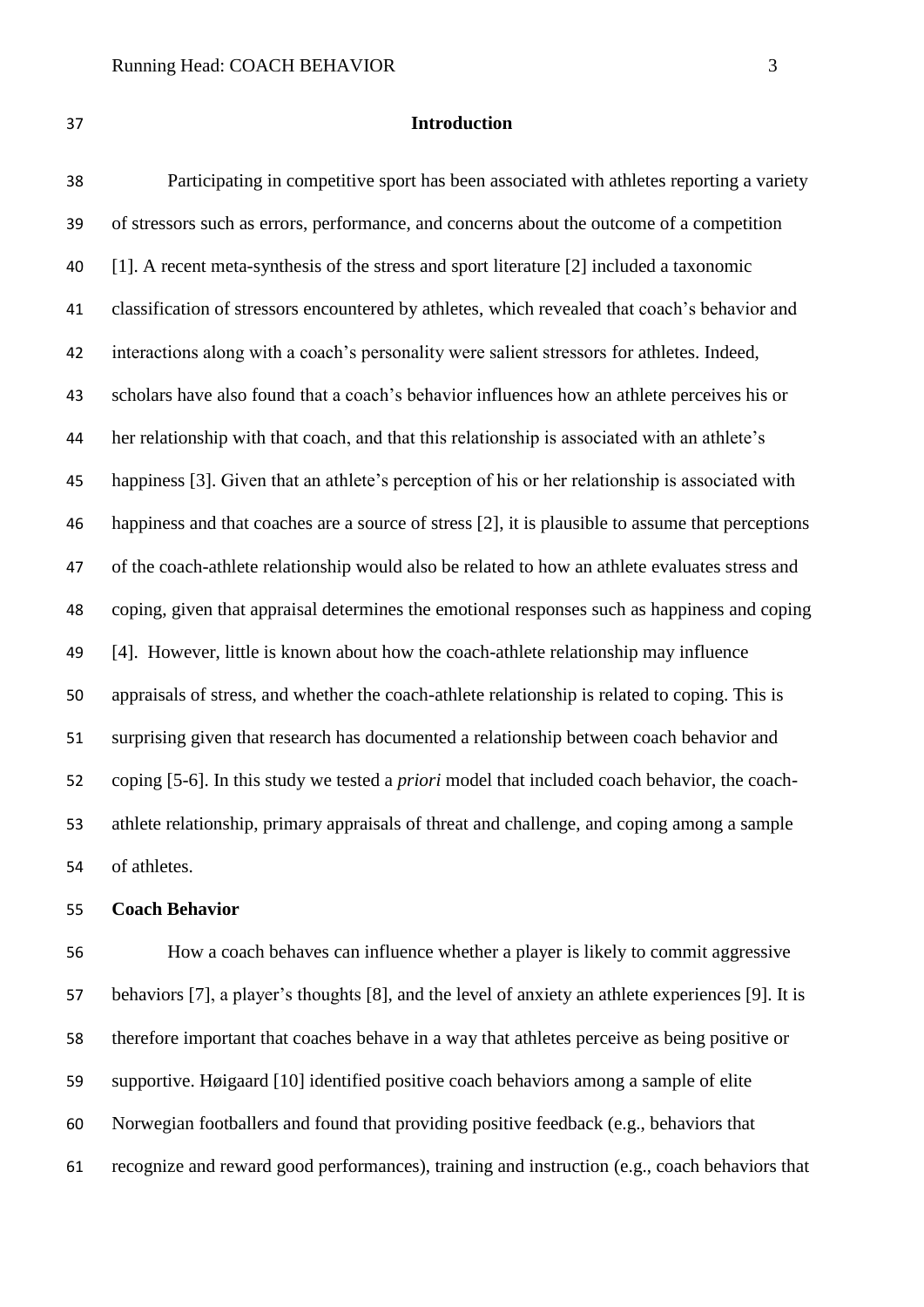enable an athlete to improve), and democratic behaviors (e.g., allowing team members to make decisions) were deemed supportive behaviors.

 Other research has identified supportive and unsupportive coaching behaviors. Using Côté et al.'s Coaching Behavior Scale for Sport (CBS) [11], Nicolas [5] deemed supportive coaching behaviors as having emotional/relational and structural/instrumental components. Conversely, unsupportive coaching was deemed to occur when coaches shouted, manipulated, threatened, or upset athletes, which is likely to be perceived as the coach exerting unwanted pressure [11]. Coach behavior has been found to influence how athletes evaluate their relationship with the coach [3]. Indeed, Lafrenière [3] found a positive relationship between autonomy supportive coach behaviors and the athlete's relationship quality with the coach. These scholars also found a negative relationship between controlling coach behaviors and the athlete's relationship with the coach. Although Lafrenière [3] made an important contribution to the literature regarding how coach behaviors may influence the athlete's perception of the quality of their relationship with the coach, it could be argued that the way in which coach behavior was assessed could be more thorough. For example, only two forms of coach behavior were assessed (i.e., autonomy supportive behaviors and controlling behaviors), which were measured by only three and six items respectively. The CBS [11] provides a more detailed assessment of coaching behavior.

### **The Coach-Athlete Relationship**

 Jowett and Cockerill [12] suggested that the coach-athlete relationship refers to all situations in which a coach's and athlete's thoughts, feelings, and behaviors are inter-related. The affiliation between the coach and the athlete is dynamic [12], meaning that both the coach and the athlete can influence the coach-athlete relationship. There are several conceptualizations of the coach-athlete relationship [13-15], with Jowett's model [13] being the most widely used and the guiding framework for this current study. Jowett [13]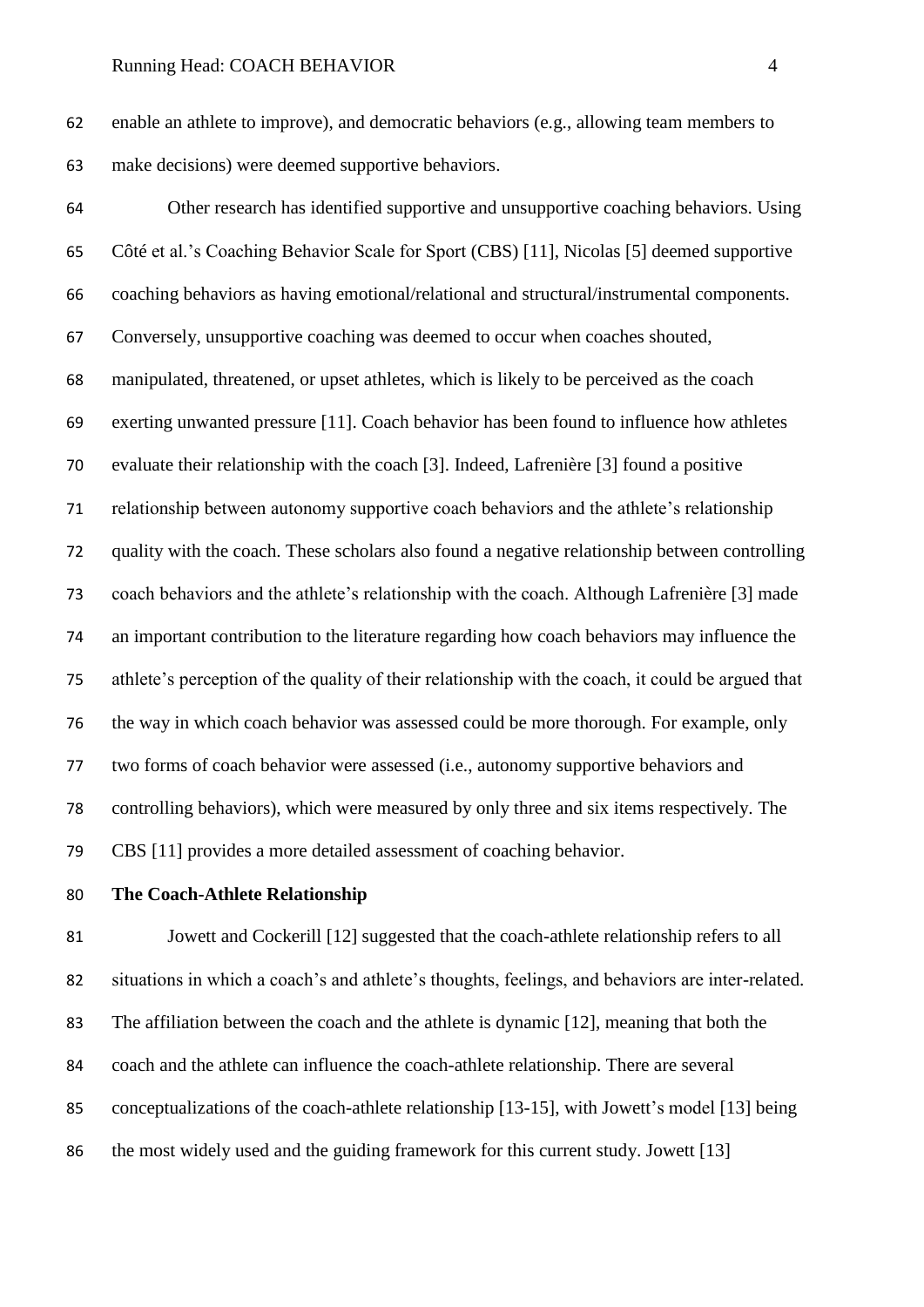conceptualized the coach-athlete relationship as the 3+1 Cs, which comprises of closeness (e.g., the extent to which value, support, and care for each other), commitment (e.g., the coach and athlete's intent to maintain the relationship), complementarity (e.g., how the behaviors of the coach and athlete correspond to each other), and co-orientation (e.g., the coach and athlete establishing common views regarding the athlete's progression).

 The importance of the coach-athlete relationship should not be underestimated, given that successful coach-athlete relationships can result in superior coaching [16 ], coach and athlete well-being [17], and better self-concept [18]. Understanding more about the antecedents of the coach-athlete relationship and constructs that the coach-athlete might influence is important for the development of coaching practices. One psychological construct associated with coach-athlete relationship is happiness [3]. Happiness is an emotion that reflects a person's positive state of their overall psychological well-being [4]. Indeed, Lazarus [4] stated emotions are generated by appraisals. As such, although Lafrenière and colleagues [3] did not measure appraisal, their findings indicate that appraisals are related to the coach-athlete relationship, give that emotions occur as a consequence of appraisals.

### **Appraisal**

 In order for an athlete to make a judgment about the situation he or she is in with regards to his or her personal goals, a process known as primary appraisal takes place [4]. If the athlete evaluates that the situation has endangered personal goals or has the potential of doing so, it is deemed as stressful. Stressful situations are referred to as harmful (e.g., damage that has already occurred such as sustaining an injury), threatening (e.g., damage occurring in the future), challenging (e.g., the possibility of a future gain such as the chance to master a stressful situation), or beneficial (e.g., when a positive gain has occurred in a stressful situation).

Of relevance to the current study, is the recent literature on challenge and threat states,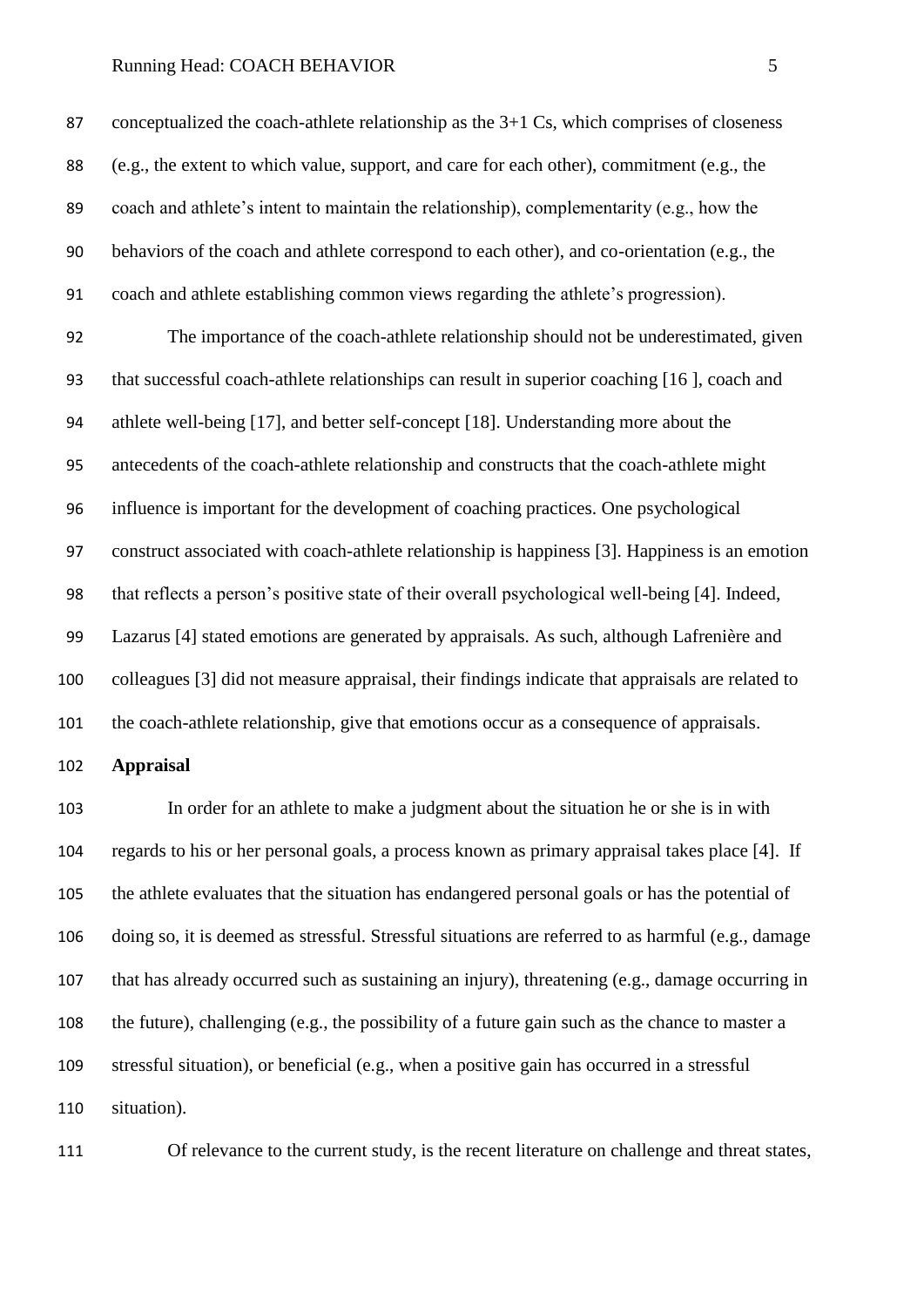which are similar to how Lazarus [4] conceptualized these primary appraisals. Indeed, a study by Moore and colleagues [19] found that those who experienced challenge states exhibited superior performance, felt less anxious, and engaged in less conscious processing, in addition to having a longer quiet eye duration. These results were echoed by Turner and colleagues [20] who found that the cricketers who exhibited challenge states performed better than those who reported threat states. In addition to appraisals of challenge or threat states influencing performance and anxiety, they have also been theoretically [4] and empirically associated with coping [21].

**Coping**

 According to Lazarus and Folkman [22], coping refers to all conscious cognitive and behavioral efforts to manage external or internal demands that a person appraises as taxing his or her resources. Although coping can be classified into many different dimensions, the taxonomy proposed by Gaudreau and Blondin [23] is widely used in the sport literature. Gaudreau and Blondin [23] classified within three higher-order dimensions: task-oriented, distraction-oriented, and disengagement-oriented coping. The purpose of task-oriented strategies is to change or master a stressful situation, whereas distraction-oriented coping direct the athlete's attention onto an unrelated aspect of the sporting task. Finally, disengagement-oriented coping strategies involve athletes stopping achieving their goals.

**Summary and Hypotheses**

 Our hypotheses are presented in Figure 1, with a unbroken line representing a positive relationship and a broken line inferring a negative relationship. We predicted that there would be positive paths between supportive coaching behavior and closeness, commitment, and complementarity, but negative paths between unsupportive coaching behaviors and these three coach-athlete relationship constructs. This is because Lafrenière [3] reported a positive relationship between autonomy coaching behaviors and athlete perceptions of the coach-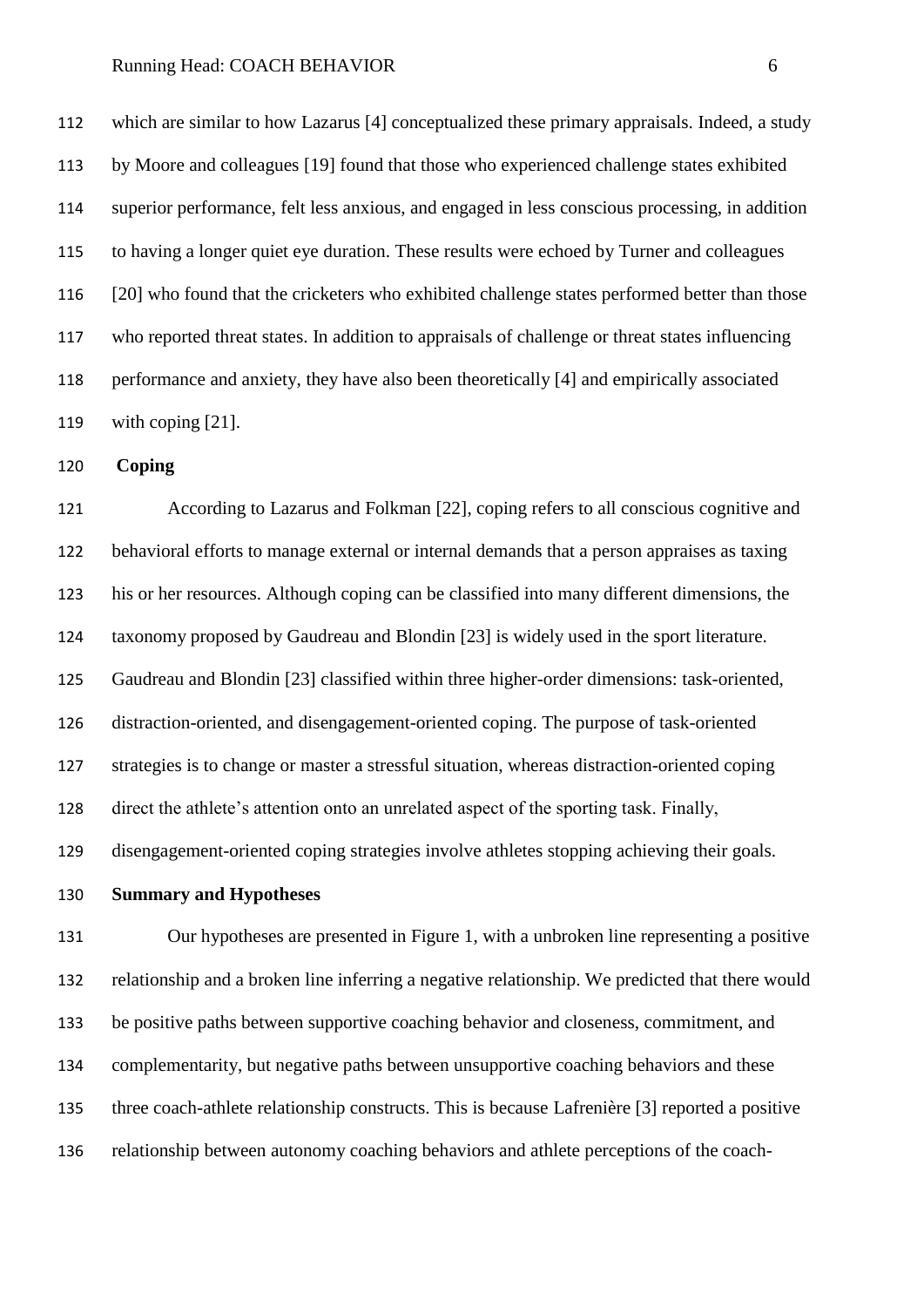athlete relationship, but a negative path between controlling coach behaviors and the coach- athlete relationship constructs. We also predicted positive paths between supportive coach behavior and challenge, and unsupportive coaching behaviors and threat, but negative paths between supportive coaching behaviors and threat and unsupportive coaching behaviors and challenge. This is hypothesis is based on Lafrenière et al.'s [3] finding that controlling behaviors were negatively associated with happiness, but autonomous coaching behaviors were positively associated, although these findings were insignificant. However, given that challenge appraisals are associated with pleasant emotions and threat appraisals with unpleasant emotions [24], the athletes who experienced happiness in the Lafrenière [3] study are more likely to have experienced a challenge rather than a threat appraisal.

 Similarly, we predicted positive paths between closeness, commitment, and complementarity with challenge appraisals, but negative paths between these three constructs and threat appraisals based on the notion that these constructs were positively related to the pleasant emotion happiness. This could infer that the situation is more likely to have been appraised as a challenge rather than a threat [24]. We also predicted that there would be positive paths from closeness, commitment, and complementarity to task-oriented coping, but negative paths from these three constructs to distraction- and disengagement-oriented coping. This is because both high scores in closeness, commitment, and complementarity are thought to be associated with athletic excellence [25], as is task-oriented coping [26]. Finally, it was hypothesized that there would be a positive path from challenge appraisals to task-oriented coping and from threat appraisals to distraction- and disengagement-oriented coping. We also predicted negative paths from threat to task-oriented coping and from challenge to both distraction- and disengagement-oriented coping, based on the findings of Nicholls [21].

**Method**

**Participants**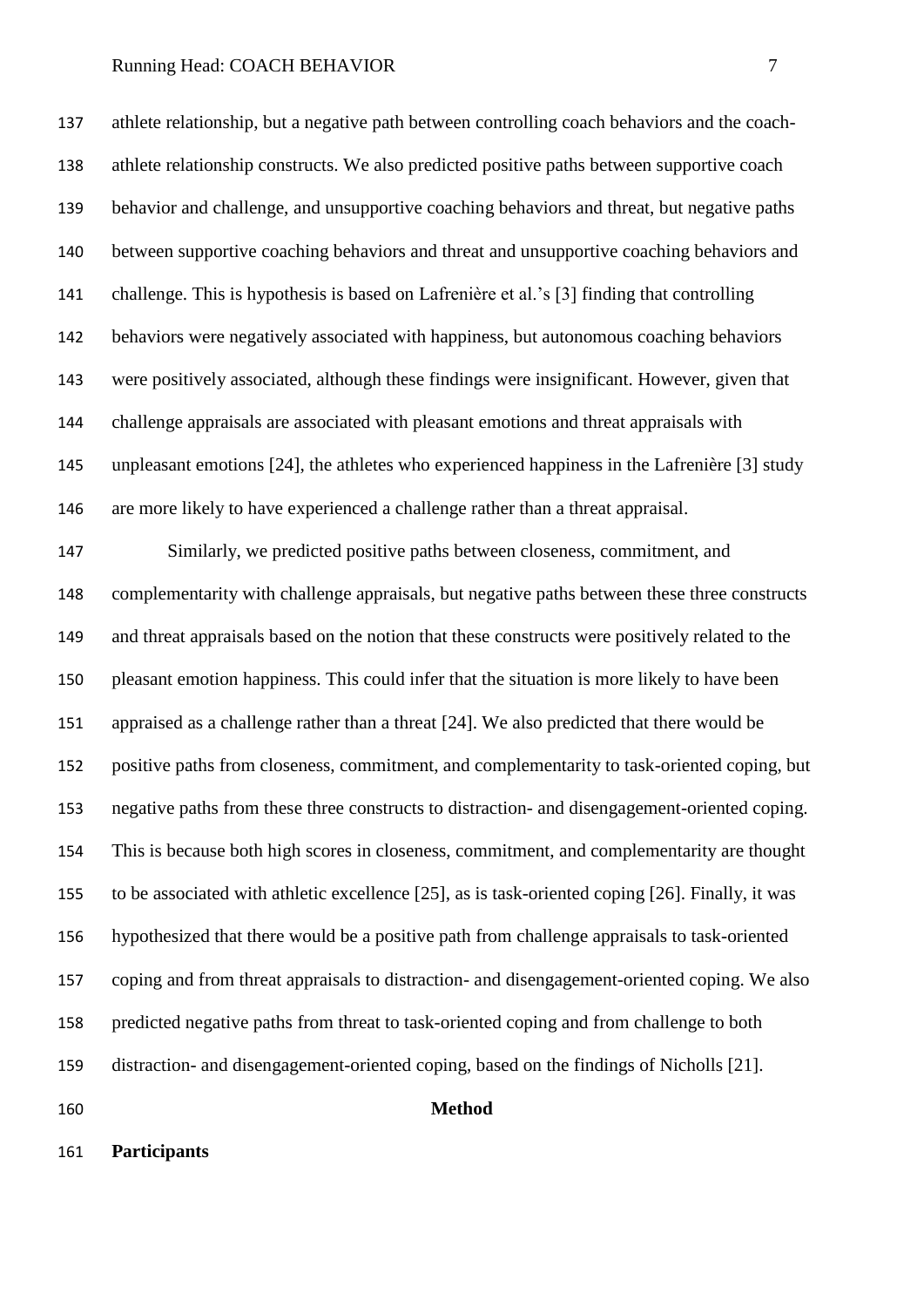162 Two-hundred and seventy-four athletes (male  $n = 200$ , female  $n = 73$ , unspecified  $n =$ 163 1), aged between 16 and 45 years of age ( $M<sub>age</sub> = 21.59$ ,  $SD = 4.45$ ) participated in the study. Participants were from team (*n* = 250) and individual sports (*n* = 24), including both contact 165 sports ( $n = 216$ ) and non-contact sports ( $n = 58$ ). Our sample consisted of 188 Caucasian, 31 African-Caribbean, 30 Asian, and 25 athletes from other ethnic origins. The athletes in our 167 sample competed at international  $(n = 81)$ , national  $(n = 54)$ , county  $(n = 38)$ , club  $(n = 36)$ , 168 and beginner  $(n = 60)$  levels. Five athletes did not specify their skill level.

**Measures**

 **Coach Behavior.** The 47-item CBS [11] was deployed to assess the athletes' perceptions of seven of their coach's behaviors. Thirty-nine of the questions were classified as supportive coaching behaviors, compared to eight of the questions that were classified as unsupportive behaviors [5]. Participants responded to the stem "How frequently do you experience the following coach behaviors?" A question classified as from the supportive coaching behaviors was "The coach(es) most responsible for my physical training and conditioning provides me with structured training sessions" and "the coach(es) most responsible for my mental preparation provides advice on how to perform under pressure." Examples of unsupportive coaching behaviors were "my head coach yells at me when angry" and "my head coach shows favoritism to others." Questions were answered on a 7-point Likert-type scale, which ranged from 1 = *never* to 7 = *always.* 

 **Coach-Athlete Relationship.** The 11-item Coach Athlete Relationship Questionnaire (CART-Q) [27] was used to assess the athletes' perceptions of closeness, commitment, and complementarity with their coach. Participants responded to the stem "This questionnaire aims to measure the quality and content of the coach-athlete relationship. Please read carefully the statements below and circle the answer that indicates whether you agree or disagree." An example of question assessing closeness was "I trust my coach," whereas "I am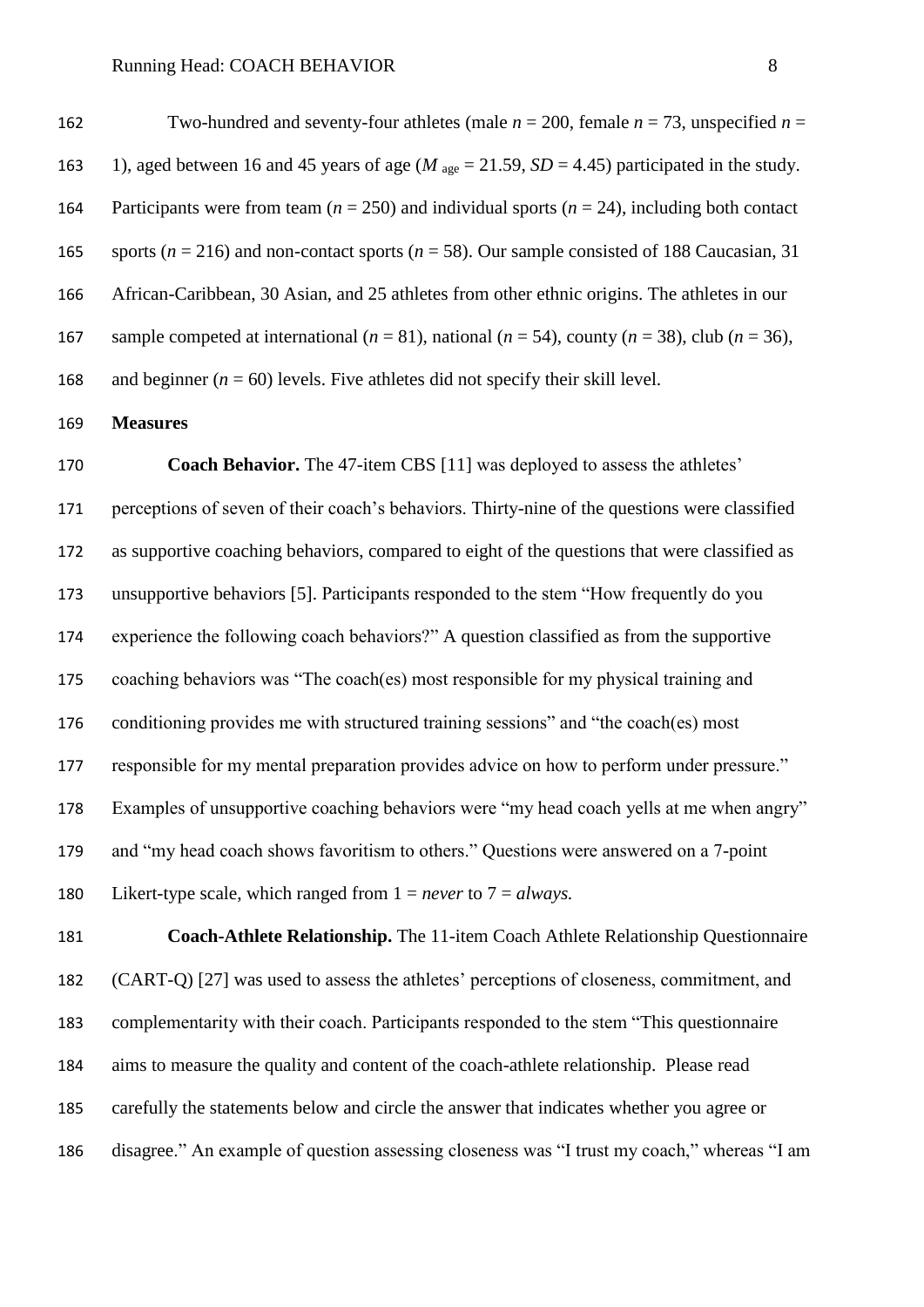**Primary Appraisals.** Items from The Stress Appraisal Measure (SAM) [28] that measured challenge and threat were used in this study. As such, participants completed four items for both challenge and threat appraisals. Participants were instructed to "please respond according to how you view this situation right now." An example of a question relating to challenge appraisals was "Is this going to have a positive impact on me?" Conversely, an example of a question measuring threat was "Will the outcome of this situation be negative?" The responses on the SAM range from 1 = *not at all* to 5 = *extremely*. It measures two primary appraisals (threat and challenge) and centrality (motivational relevance in the present study) and three secondary appraisals (perceptions of controllable by-self, controllable by- others, uncontrollable). It should be noted that in the present study, only the two primary appraisals and motivational relevance were included in the analyses, with the secondary appraisals being omitted due to an insufficient sample size. Peacock and Wong [28] reported internal consistencies ranging from .65 to .90. It should be noted that the Cronbach alpha score of .65 was for threat, which was reported in one of three studies. In the other two studies within that paper, the Cronbach alphas for threat were.75 and .73.

**Coping.** We used the Coping Inventory for Competitive Sport (CICS) [29] to assess 207 how the athletes were coping before their competition. The CICS has been successfully used to examine pre-competitive coping and assesses 10 coping subscales categorized within task-, distraction-, and disengagement-oriented coping [30]. Participants reported how their coping "corresponds to what you are doing now," with questions answered on a 5-point scale, which ranged from 1 = *not at all* to 5 = *very strongly*. Although Gaudreau and Blondin [29] did not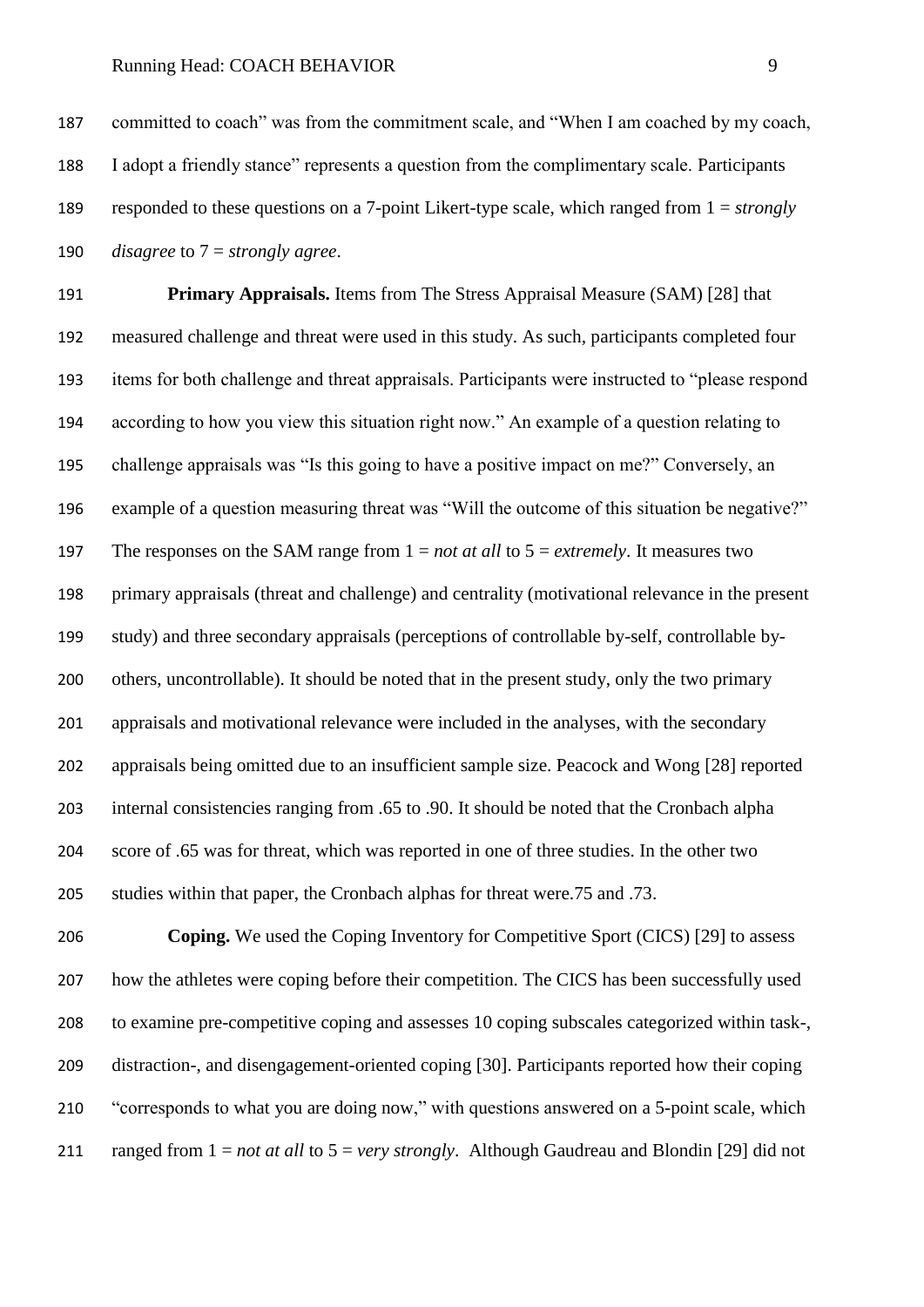report the Cronbach alpha coefficients for the higher-order dimensions, the individual coping strategies ranged from .67 to .87.

#### **Procedure**

 Letters were distributed to coaches and participants, which explained the purpose of the study and the requirements for those interested in participating, after ethical approval was obtained from a University Ethics Committee. Participants were asked to complete an assent form if they wished to participate in the study. Each participant received a questionnaire pack and the questionnaires were completed in the clubhouse of sports clubs in the presence of a trained research assistant, and within three hours of a competition starting. As such, each participant completed the questionnaires in the following order: CBS [11], CART-Q [27], challenge and threat items of the SAM [28], and the CICS [29].

#### **Data Analysis**

 Preliminary data analysis screened for outliers, normality, and omega. Omega was preferred as an assessment of internal consistency because it has fewer assumptions than alpha, problems associated with inflation of internal consistency are less likely, points estimates and confidence intervals can be calculated [31]. Bivariate correlations were used to examine relationships between all variables, using the effect size (*r*) to make a judgment on 229 their meaning as recommended by 32. Zhu [32] suggested using a criteria of  $0-0.19 =$  no 230 correlation,  $0.2$ - $0.39$  = low correlation,  $0.4$ - $0.59$  = moderate correlation,  $0.6$ - $0.79$  = 231 moderately high correlation, and  $\geq 0.8$  = high correlation. To test how well the hypothesized model (Figure 1) fit our data, were performed a 233 path analysis in Mplus 7 [33]. A range of indicators of model fit were used to supplement  $\chi^2$ . Hu and Bentler's recommendations of CFI close to .95, TLI close to .95, SRMR close to .08, and RMSEA close to .05 were used as guidelines for good model fit, while acknowledging

the recommendations by Marsh and colleagues [34], who encouraged researchers to avoid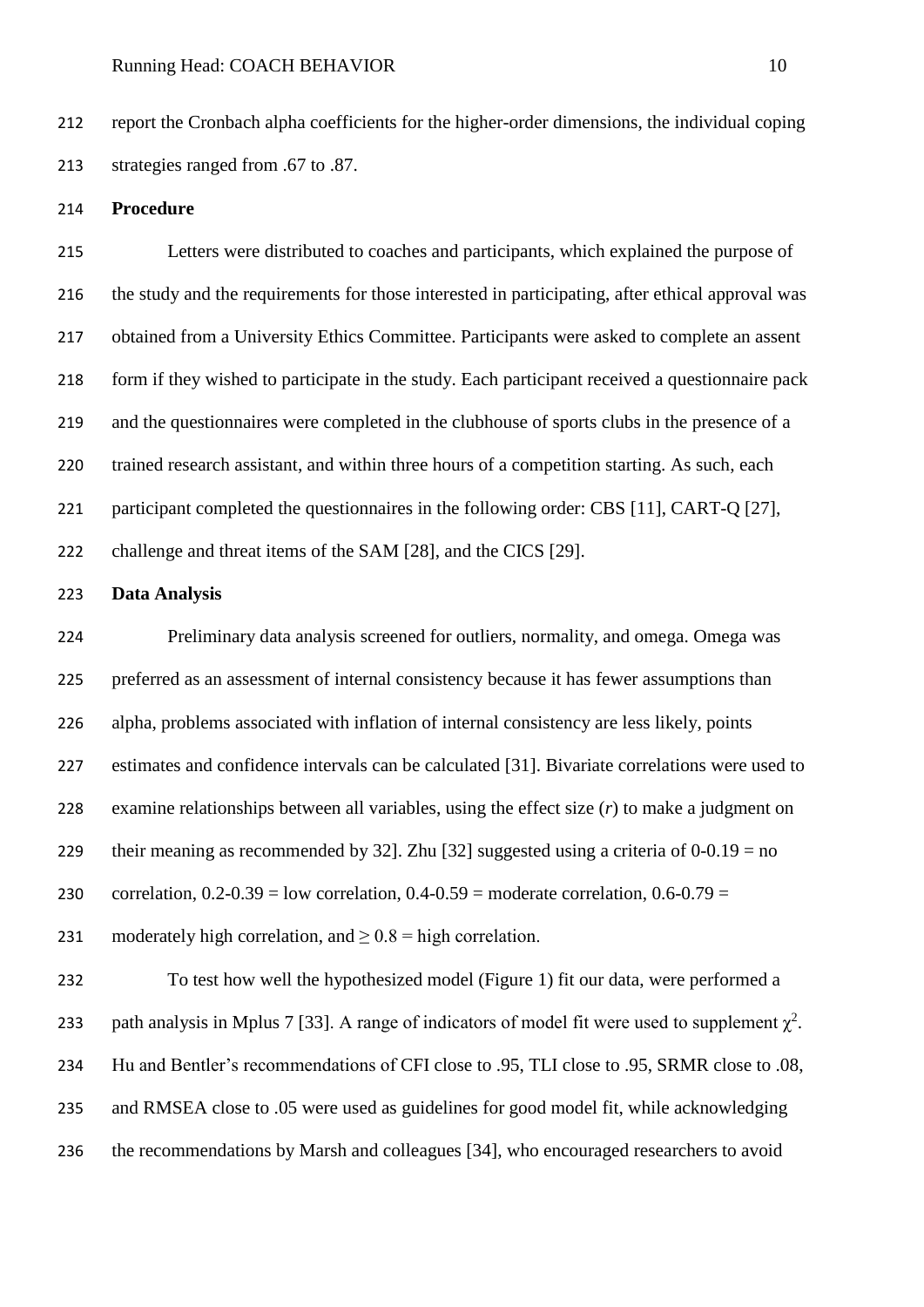interpreting these as golden rules. To assess mediation, we used 5,000 bootstrapped samples, which does not hold assumptions regarding sampling distribution [35] and provides standard errors and confidence intervals.

### **Results**

 Data was initially screened for missing data (< 1%) outliers and univariate normality, 242 which presented no issues with skewness  $(< 2)$  or kurtosis  $(< 7)$  across all variables. Table 1 presents the means, standard deviations, minimum and maximum scores, and omega point estimates and confidence intervals. Omega estimates and confidence intervals were 245 calculated using the MBESS package [36] in R [37] with 1,000 bootstrap samples. Omega 246 point estimates and intervals supported the internal consistency of all subscales with the exception of the stressfulness subscale of the stress appraisal measure. Consequently, results pertaining to this scale were treated with caution.

 Pearson bivariate correlations were performed to test relationships among coach behavior, coach-athlete relationship, stress appraisal, and coping strategies. Pearson correlations were used in favor of the latent factor correlations from structural equation modeling because the amount of latent variables examined at this stage would have required a sample size far larger than was available. Bivariate correlations are presented in Table 2. All aspects of coach behavior correlated positively with the 3Cs of the coach-athlete relationship with the exception of negative personal rapport, which correlated negatively with all aspects of the coach-athlete relationship. The positive correlations were largely moderate in size (*rs* = 257 .29 to .69,  $p < .01$ ), while negative correlations were typically low ( $rs = .19$  to  $-.29$ ,  $p < .01$ ). All positive coach behaviors exhibited a low positive correlation with task-oriented coping 259 ( $rs = .17$  to .25,  $p < .01$ ), negative personal rapport was positively related to distraction-260 oriented coping  $(r = .23, p < .01)$  and disengagement-oriented coping  $(r = .28, p < .01)$ . The most significant relationships between coach behavior and stress appraisal were the positive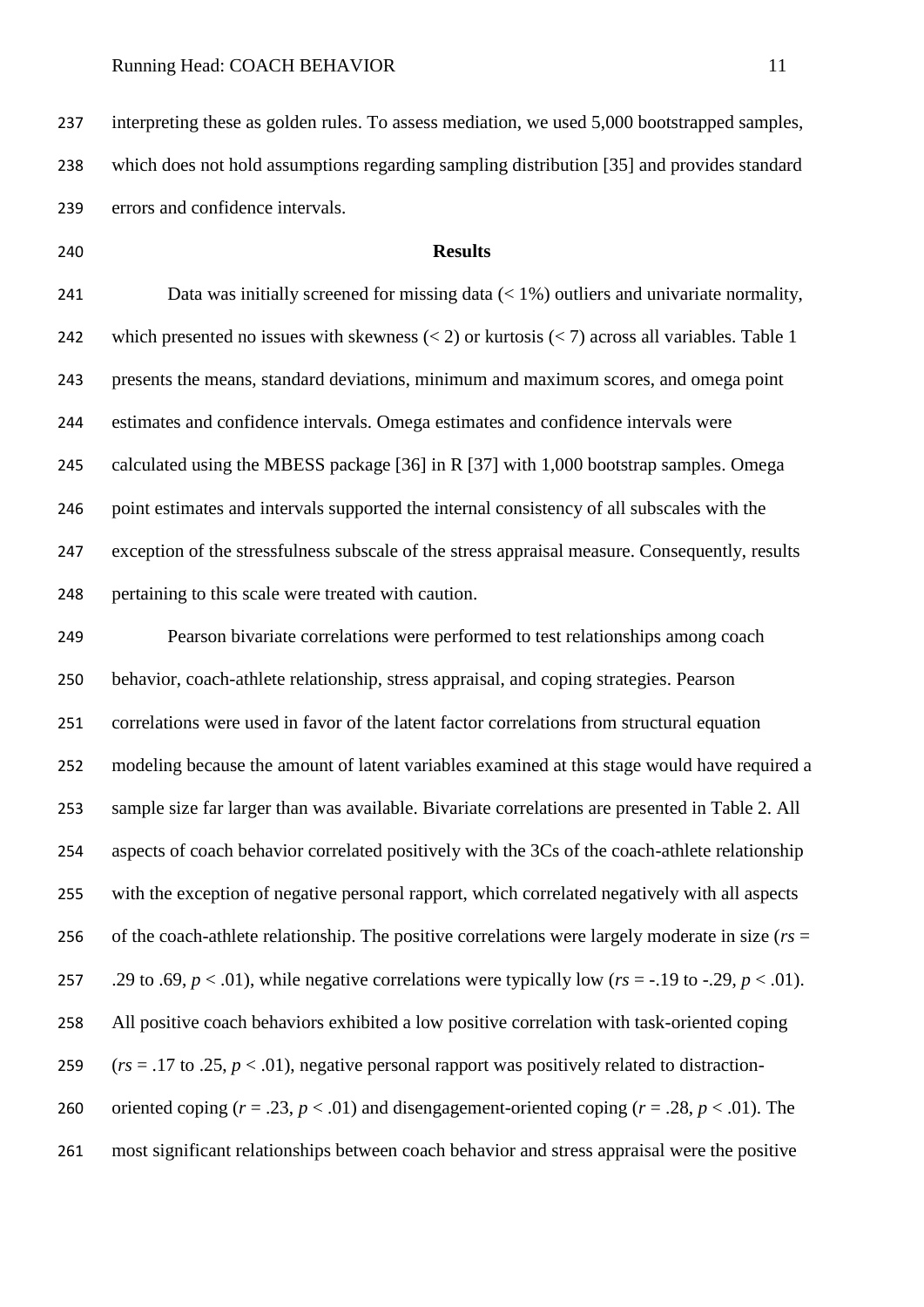262 correlations of all positive coach behaviors with the exception of goal setting and a challenge 263 appraisal (*rs* = .16 to .32, *p* < .01). There were also positive correlations between all positive 264 coach behaviors and control-others appraisal (*rs* = .18 to .40, *p* < .01). Negative personal 265 rapport correlated positively with threat  $(r = .33, p < .01)$ , uncontrollable  $(r = .24, p < .01)$ , 266 and stressfulness ( $r = .20$ ,  $p < .01$ ), and negatively with control-self ( $r = .29$ ,  $p < .01$ ) and 267 control-others  $(r = -.23, p < .01)$ .

268 The coach-athlete relationship was significantly associated with stress appraisal.

269 Specifically, closeness and complementarity were correlated moderately positively with

270 challenge ( $r = .42$  and .55,  $p < .01$ ), control-self ( $r = .45$  and .53,  $p < .01$ ), and control-others

271  $(r = .44$  and .54,  $p < .01$ ). Closeness and complementarity were negatively associated with

272 threat  $(r = -.24$  and  $-.35, p < .01)$  and uncontrollable  $(r = -.26$  and  $-.44, p < .01)$ .

273 Complementarity presented the strongest relationship of the coach-athlete relationship

274 variables with coping. Specifically, it was related to task-oriented coping  $(r = .38, p < .01)$ .

275 Relationships between stress appraisal and coping were low to moderate. The strongest

276 correlations were between task-oriented coping with challenge  $(r = .47, p < .01)$ , control-self 277  $(r = .44, p < .01)$ , and control-others  $(r = .38, p < .01)$ , distraction-oriented coping with threat 278  $(r = .41, p < .01)$  and stressfulness  $(r = .38, p < .01)$ , and disengagement-oriented coping with

279 threat  $(r = .41, p < .01)$  and stressfulness  $(r = .38, p < .01)$ .

280 To guard against departure from multivariate normality, the robust maximum 281 likelihood estimator (MLR) was used in all model testing. The path model found in Figure 1 282 represented a reasonable fit to the data but with a significant  $\chi^2$ , low TLI, and high error 283 (RMSEA):  $\chi^2(8) = 23.79$ ,  $p = .003$ , CFI = .967, TLI = .816, SRMR = .039, RMSEA = .095 284 [90% CI = .053-.141]. Examination of the path estimates identified several non-significant 285 paths ( $p > .05$ ). Consequently, these paths were removed from the model. The resultant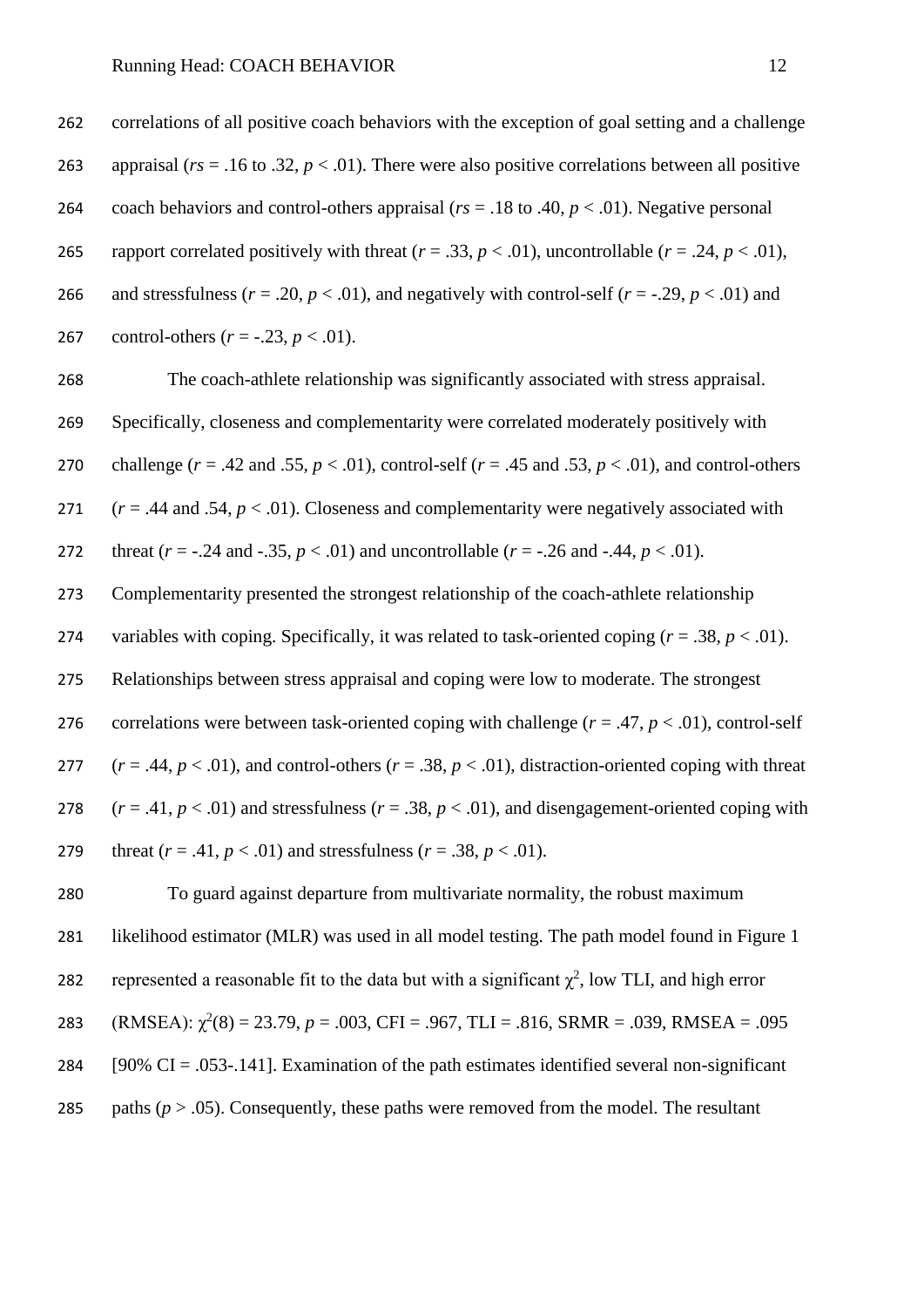| 286 | model presented improved model fit: $\chi^2(17) = 29.14$ , $p = .033$ , CFI = .974, TLI = .933,            |
|-----|------------------------------------------------------------------------------------------------------------|
| 287 | SRMR = .052, RMSEA = .057 [90% CI = .016-.092]. This model is presented in Figure 2.                       |
| 288 | To examine mediation, 5,000 bootstrap replications were conducted and indirect and                         |
| 289 | direct effects analyzed. This method presents 95% confidence intervals for each estimate. The              |
| 290 | absence of a zero in the confidence intervals indicates a significant effect. The results of the           |
| 291 | mediation analysis between the coach-athlete relationship variables and coping are presented               |
| 292 | in Table 3. Stress appraisal did not mediate the relationship between any coach-athlete                    |
| 293 | relationship variable and coping strategies. Further analysis of indirect effects was conducted            |
| 294 | to determine if the coach-athlete relationship mediated the relationship between coach                     |
| 295 | behavior and coping. The relationship between positive coach behaviors and task-oriented                   |
| 296 | coping was positively mediated by closeness ( $\gamma$ = .12 [95% CI = .00, .35]). The effect from         |
| 297 | negative coach behavior on disengagement-oriented coping was mediated by                                   |
| 298 | complementarity ( $\gamma$ = .26 [95% CI = .15, .38]). We then examined the indirect effects               |
| 299 | between coach behavior and coping, mediated by stress appraisal. The indirect effect on                    |
| 300 | disengagement-oriented coping mediated by threat appraisal from positive coaching behavior                 |
| 301 | $(\gamma = .08)$ [95% CI = .01, .15]) and negative coaching behavior ( $\gamma = .19$ [95% CI = .09, .30]) |
| 302 | were significant. Finally, the mediating effects of the coach-athlete relationship on the                  |
| 303 | relationship between coach behavior and stress appraisal were assessed. Results indicated no               |
| 304 | significant indirect effects.                                                                              |

#### **Discussion**

 The aim of this paper was to assess the relationships between perceived coach behavior, athlete's perceptions of closeness, commitment, and complementarity, along with primary appraisals and coping. Overall, some of the hypothesized paths were supported, indicating that some of these constructs are related, but there were also some significant findings that were not expected. These included the relationship between commitment and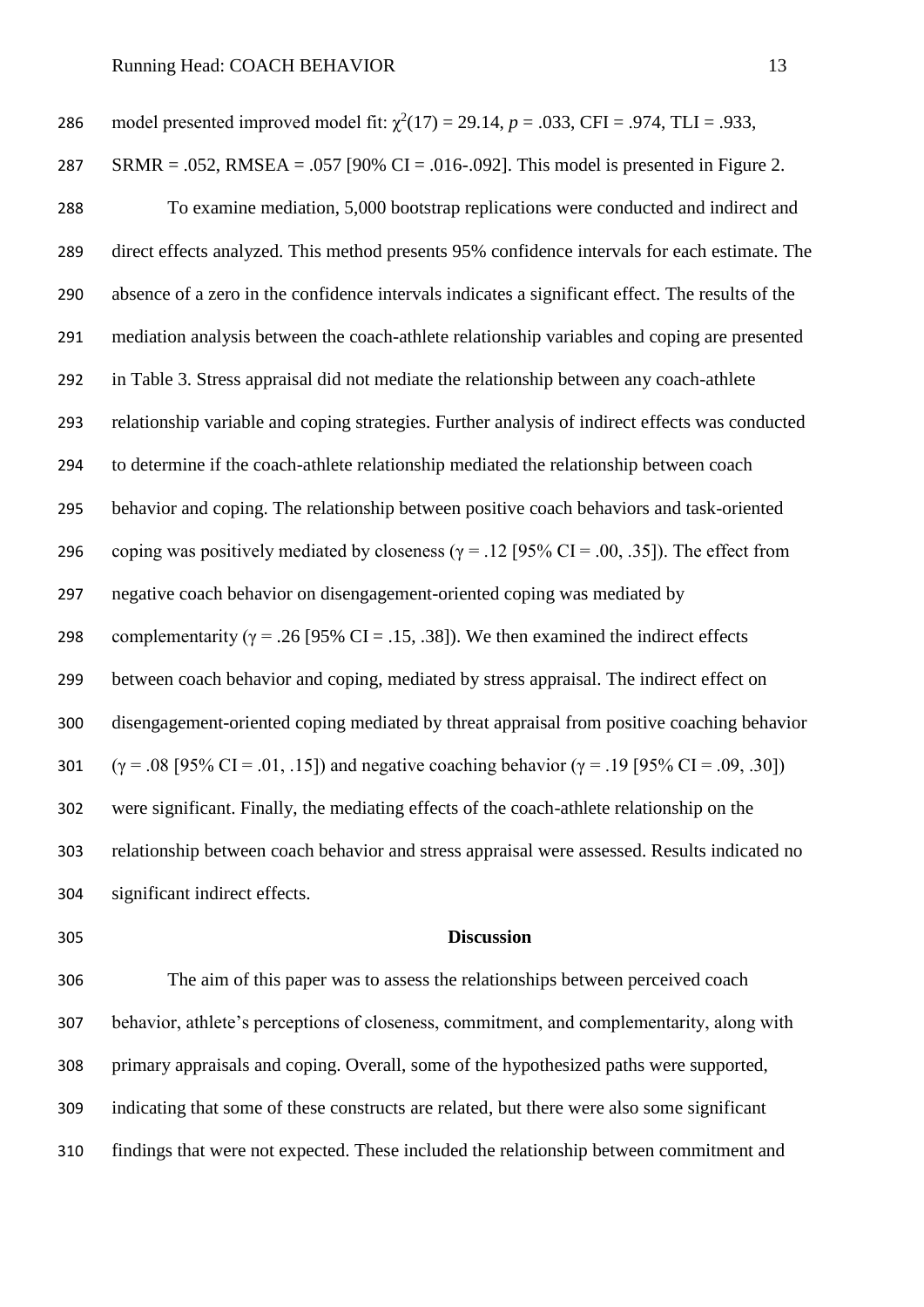threat appraisals, along with commitment and coping (e.g., task- and disengagement-oriented coping).

 There were positive paths from supportive coaching behaviors to closeness, commitment, and complementarity. This compliments the work of Lafrenière and colleagues [3]. Only one of the negative paths that we predicted from unsupportive coaching behaviors to the three coach-athlete relationship scales was significant, which was the path to complementarity. This finding is only in partial agreement with Lafrenière [3] who found a negative relationship between controlling forms of coach behaviors and athlete perceptions of the coach-athlete relationship. The insignificant paths between unsupportive perceptions of coach behavior with both closeness and commitment would infer that athletes still feel a bond with their coach and plan to continue working with the coach despite feeling the coach is unsupportive. In certain circumstances, especially team sports, athletes have little or no say on who their coach is and could only end the coach-athlete relationship by swapping teams. As such, the athletes might have felt committed to their coach, because they had little choice regarding working with a new coach. It should be noted that the vast majority of the athletes in the present sample were from team sports, so it could be interesting to compare the effects of unsupportive coach behaviors among team versus individual sport athletes.

 Although the paths from neither supportive nor unsupportive coach behaviors to challenge appraisals were significant, the paths were significant to threat appraisals, and in the expected direction. This finding illustrates the impact that unsupportive coaching behavior can have on athlete's perception of a situation. Coaches should consider the impact of their behavior and the detrimental consequences of such unsupportive behavior. Threat is associated with undesirable consequences such as increased anxiety [19] and decreased performance [20]. The finding that there was a significant path between unsupportive coaching behaviors and threat could imply that coaches can generate perceptions of threat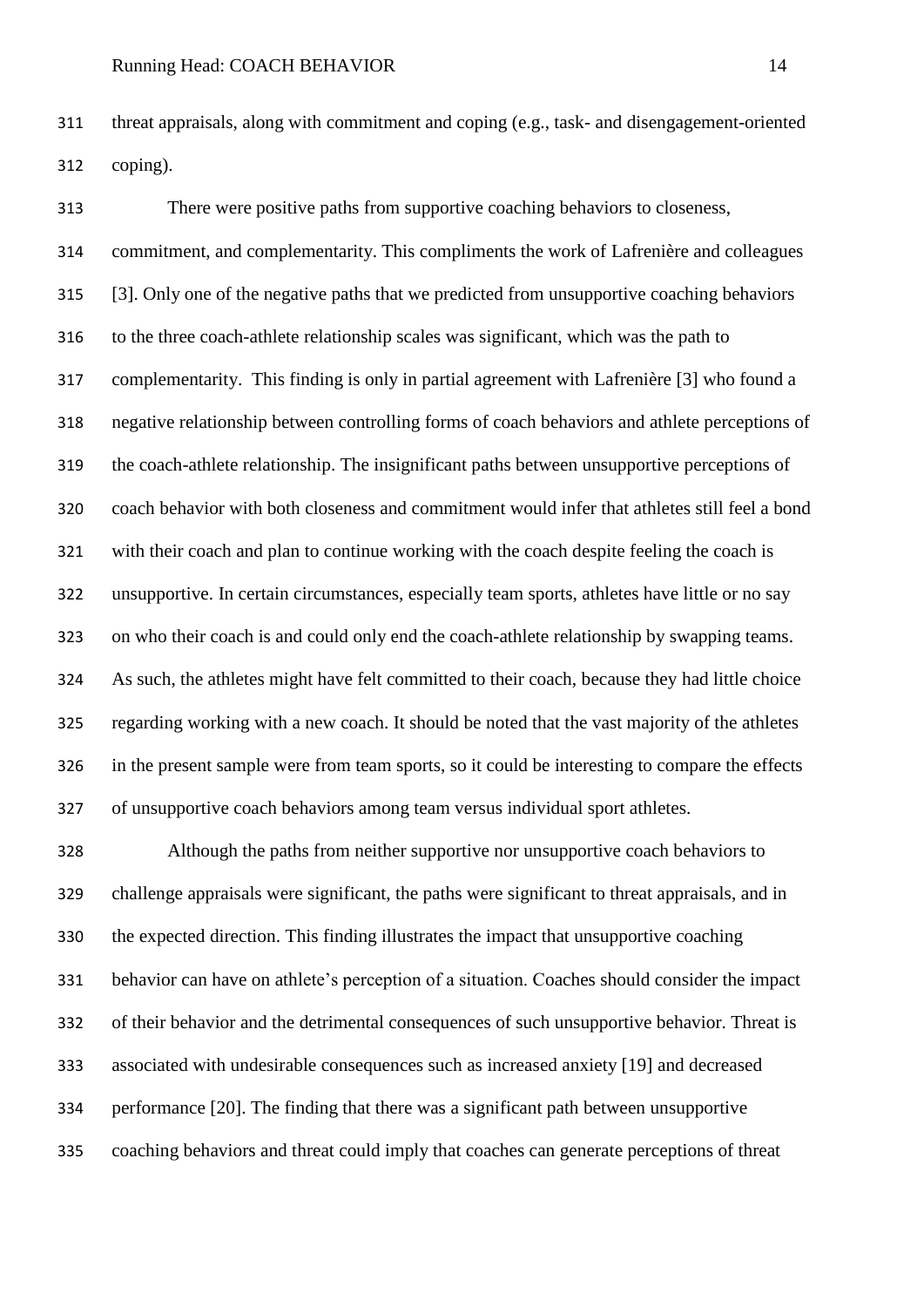among their athletes, although given that this is a cross-sectional study, research is required to verify this. We also found a negative path between supportive coaching behaviors and perceptions of threat, implying that there is a negative association between these constructs. Although it appears that coach behavior might not generate challenge appraisals among athletes, it could be that it reduces that occurrence of threat appraisals.

 Other than closeness, the hypothesized paths between the coach-athlete relationship and appraisals were not supported. These findings, however, illustrate the importance of the athlete's perception of closeness to coach, because it was positively associated with challenge, but negatively with threat. However, commitment and complementarity were not associated with challenge, and commitment was negatively associated with threat. That is, when the athlete was committed to working with his or her coach, threat levels were higher. This finding illustrates that there might be negative consequences of being in a highly committed coach-athlete relationship, which has previously not been considered before. When athletes are in a highly committed relationship with their coach, they might be more concerned about letting their coach down and therefore experience higher levels of threat. Although not focusing on the coach-athlete relationship, Nicholls [38] reported that young golfers experienced threat in regards to letting their parents down by not performing well. Furthermore, there was also a positive path from commitment to disengagement-oriented coping and a negative path to task-oriented coping which were unexpected. Task-oriented coping has been positively associated with goal attainment [39], superior performance [26, 40], and higher coping effectiveness [41], whereas disengagement-oriented coping is negatively associated with such constructs. These findings also illustrate the possible negative associations of a highly committed coach-athlete relationship. Additional research is warranted to explore the possible negative implications of having a highly committed coach-athlete relationship on threat appraisals and coping, so that causality can be established.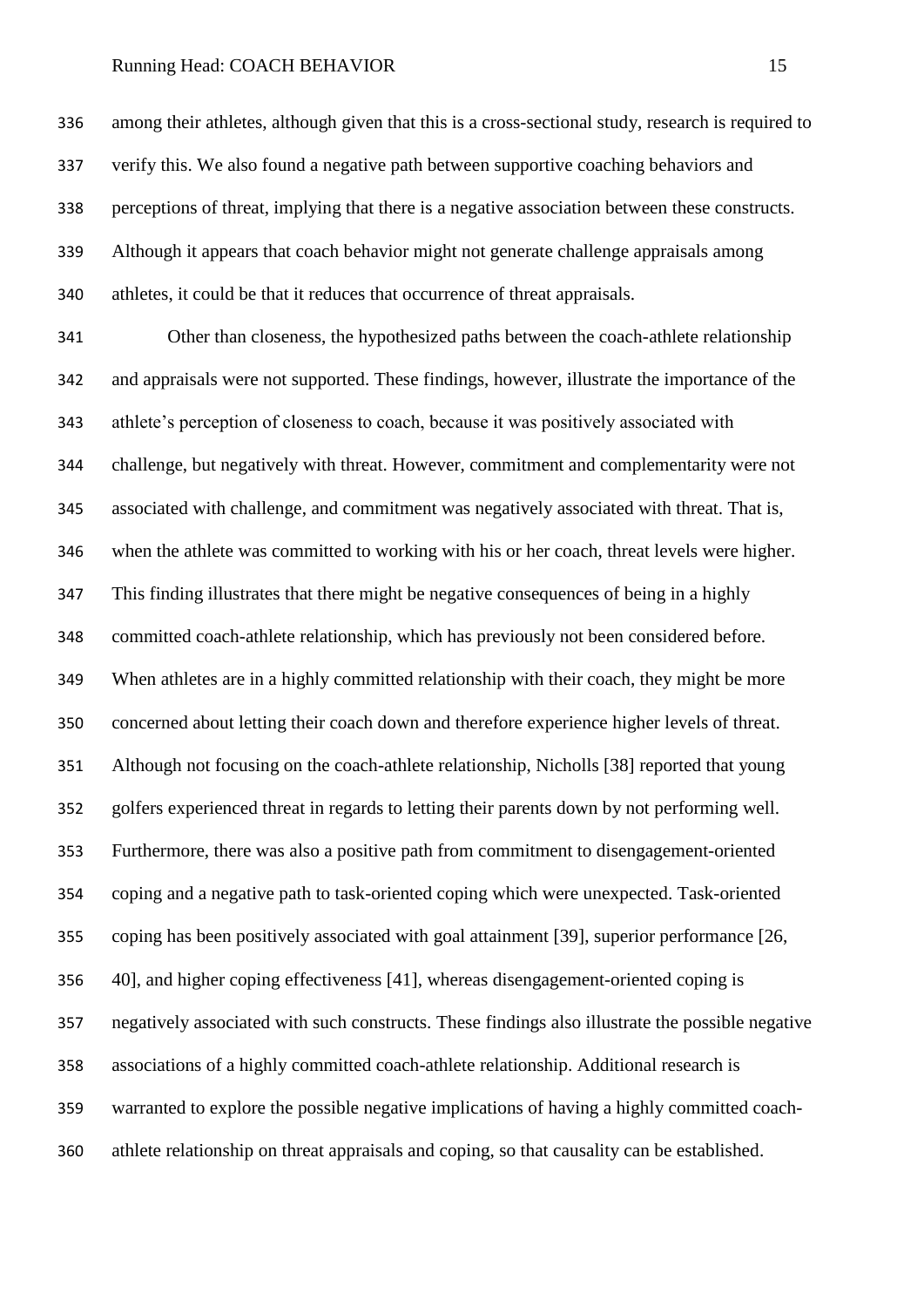Only some of our hypothesized paths between appraisal and coping were supported. The path between challenge and task-oriented coping was positive and the path between challenge and disengagement-oriented coping was negative. Further, the path between threat and disengagement-oriented coping was positive, which are all in agreement with Nicholls [21], who also found only some of the hypothesized paths were significant. The notion that challenge is associated with adaptive forms of coping, such as task-oriented coping, but is less associated with athletes using more distraction- or disengagement-oriented coping, was partially supported. Similarly, although threat appraisals are associated with athletes using more disengagement-oriented coping, it is not associated with athletes using less task- oriented coping strategies. In the present study we did not assess secondary appraisals, which represent the evaluation of the coping options available to a person. These might have correlated more strongly with coping than primary appraisals did.

## **Limitations**

 This study explored perceptions of coach behavior and the association of such perceptions with the coach-athlete relationship and primary appraisals. However, it is possible that the athlete's perceptions of such coach behaviors may be biased, so future research could assess actual coach behaviors in relation to perceptions of the coach-athlete relationship and appraisals. Only two of the four primary appraisals were measured in this study, although at the present time, there is not a questionnaire available to specifically assess harm/loss and benefit appraisals.

## **Recommendations**

 The findings from this study illustrate that perceptions of coach behavior are associated with how an athlete perceives his or her relationship with the coach and the appraisal of situations. It is therefore paramount that coaches consider their behavior and maximize their level of supportive behavior, whilst minimizing unsupportive coaching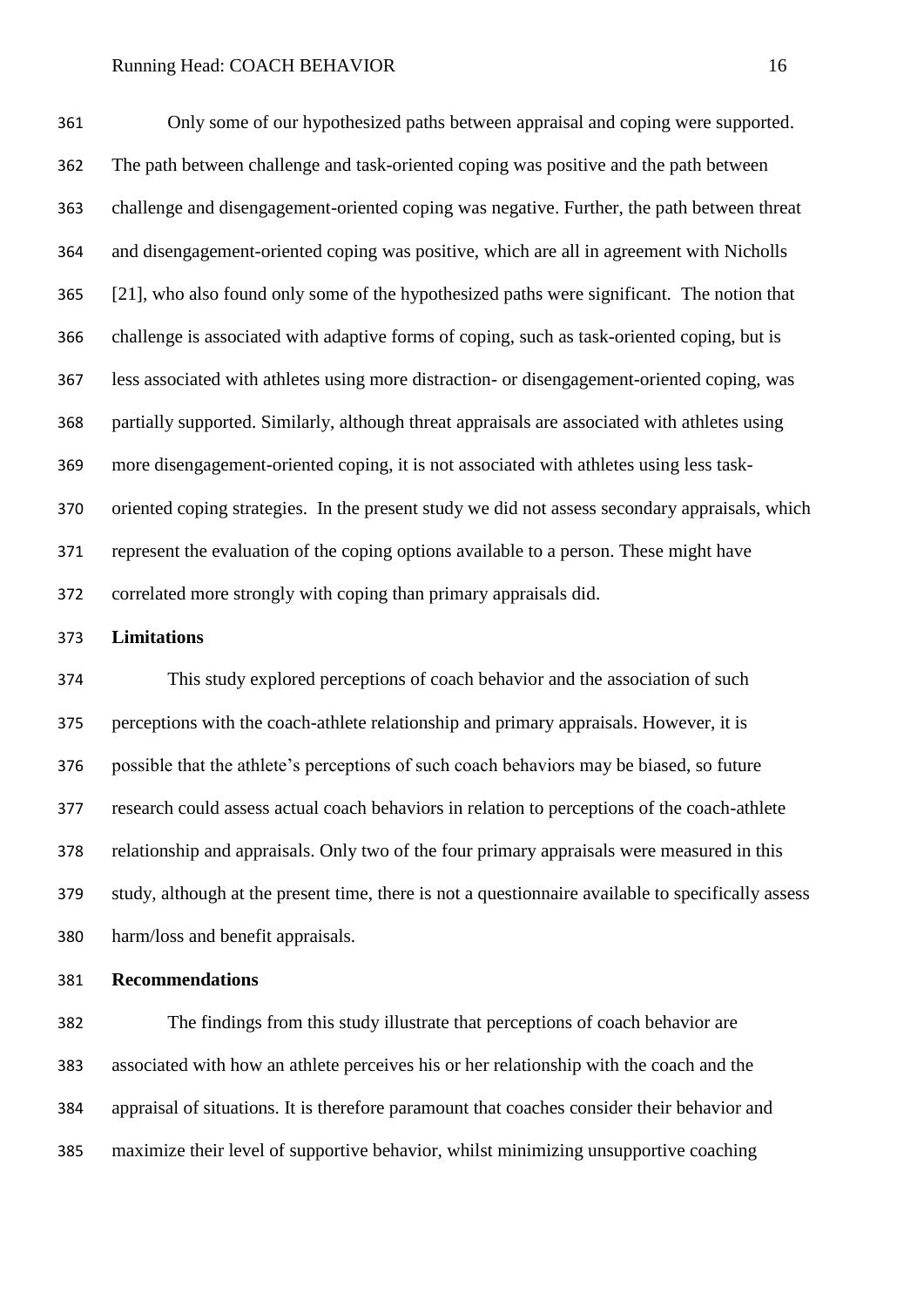behaviors. This may appear an obvious recommendation, but our data suggests that coaches were being perceived to behave in an unsupportive manner, which suggests that this type of behavior is evident among coaches. Although it may seem appealing to want to maximize all aspects of the coach-athlete relationship, this is one of the first studies to suggest that there might be some undesirable consequences of such an approach, particularly in relation to commitment. Although it is important that both the coach and the athlete are committed to the relationship, coaches could speak to their athletes and provide re-assurances about factors that might cause threat (e.g., the outcome of competitions) in committed coach-athlete relationships.

**Conclusions**

 We found support for a number of paths assessed in this study, indicating that coach behaviors are associated with the coach-athlete relationship and appraisals. Further, aspects of an athlete's perception of the coach-athlete relationship are related to appraisals and coping. Although supportive coaching behaviors were not positively associated with challenge appraisals, they were negatively associated with threat, and unsupportive coaching behaviors were positively associated with threat appraisals. As such, coaches might be able to reduce threat levels among their athletes by monitoring their behavior and eliminating unsupportive coaching behaviors. Finally, this is one of the first studies to suggest that a strong coach-athlete relationship might have some undesirable consequences, given that commitment was positively associated with threat.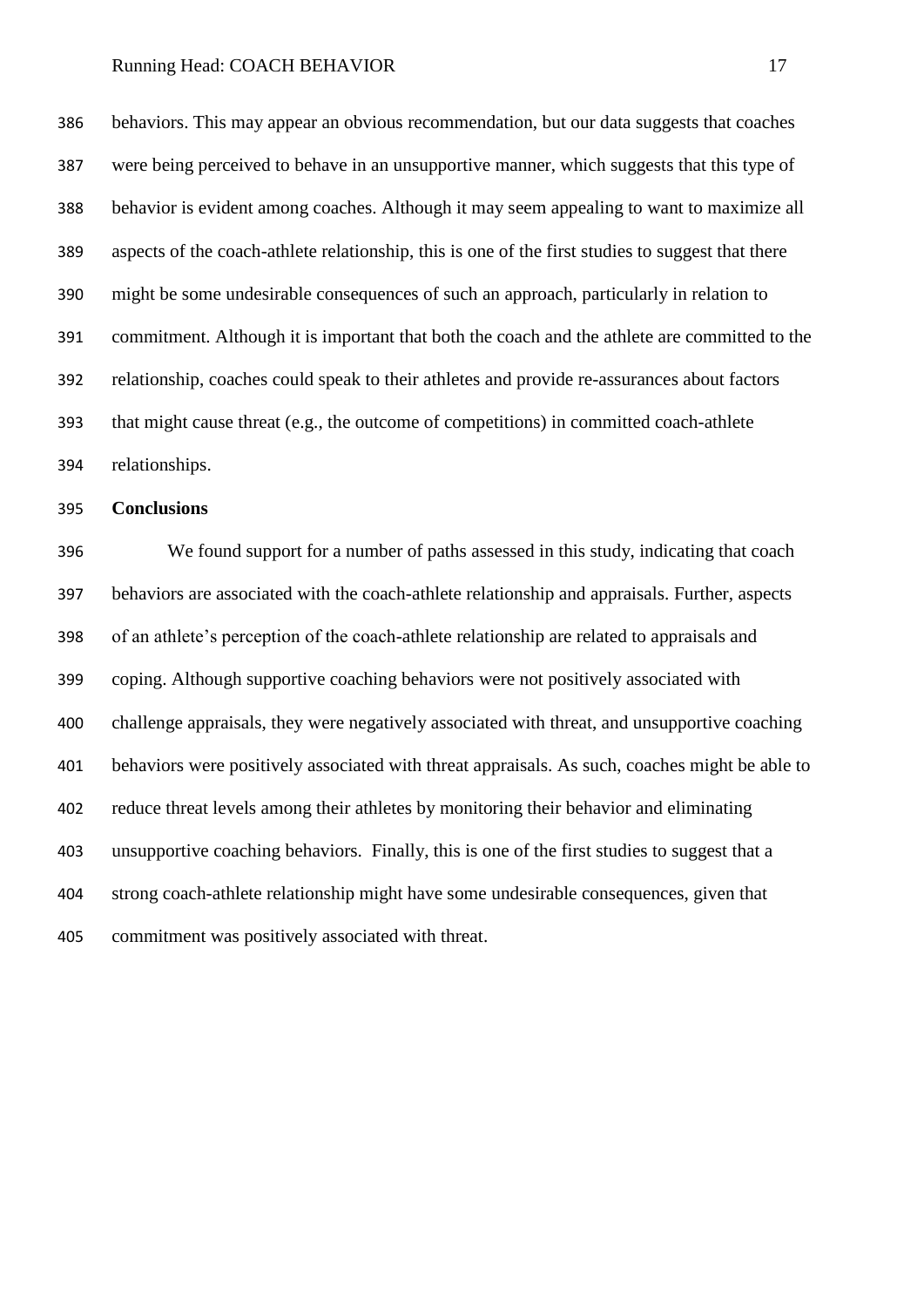| 406 |    | <b>References</b>                                                                         |
|-----|----|-------------------------------------------------------------------------------------------|
| 407 |    | 1. Nicholls, A. R., Jones, C. R., Polman, R. C. J., and Borkoles, E., Stressors, coping,  |
| 408 |    | and emotion among professional rugby union players during training and matches,           |
| 409 |    | Scandinavian Journal of Medicine and Science in Sports, 2009, 19, 113–20.                 |
| 410 |    | 2. Arnold, R., and Fletcher, D., A research synthesis and taxonomic classification of the |
| 411 |    | organizational stressors encountered by sport performers, Journal of Sport & Exercise     |
| 412 |    | Psychology, 2012, 34, 397-429.                                                            |
| 413 |    | 3. Lafrenière, M-A. K., Jowett, S., Vallerand, R. J., and Carbonneau, N., Passion for     |
| 414 |    | coaching and the quality of the coach-athlete relationship: The mediating role of         |
| 415 |    | coaching behaviours, Psychology of Sport and Exercise, 2011, 12, 144-152.                 |
| 416 |    | 4. Lazarus, R. S., Stress and Emotion: A New Synthesis, New York: Springer, 1999.         |
| 417 |    | 5. Nicolas, M., Gadureau, P., and Franche, V., Perception of coaching behaviors, coping,  |
| 418 |    | and achievement in a sport competition, Journal of Sport & Exercise Psychology,           |
| 419 |    | 2011, 33, 460-468.                                                                        |
| 420 |    | 6. Ntoumanis, N., Biddle, S. J. H., and Haddock, G., The mediating role of coping         |
| 421 |    | strategies on the relationship between achievement motivation and affect in sport.        |
| 422 |    | Anxiety, Stress, and Coping, 1999, 12, 299–327.                                           |
| 423 | 7. | Chow, G. M., Murray, K. E., and Feltz, D. L., Individual, team, and coach predictors      |
| 424 |    | of players' likelihood to aggress in youth soccer, Journal of Sport & Exercise            |
| 425 |    | Psychology, 2009, 31, 425-443.                                                            |
| 426 | 8. | Zourbanons, N., Harzigeorgiadis, A., Tsiakaras, S. C., Chroni, S., and Theodorakis,       |
| 427 |    | Y., A multimethod examination of the relationship between coaching behaviour and          |
| 428 |    | athletes inherent self-talk, Journal of Sport & Exercise Psychology, 2010, 32, 764-       |
| 429 |    | 785.                                                                                      |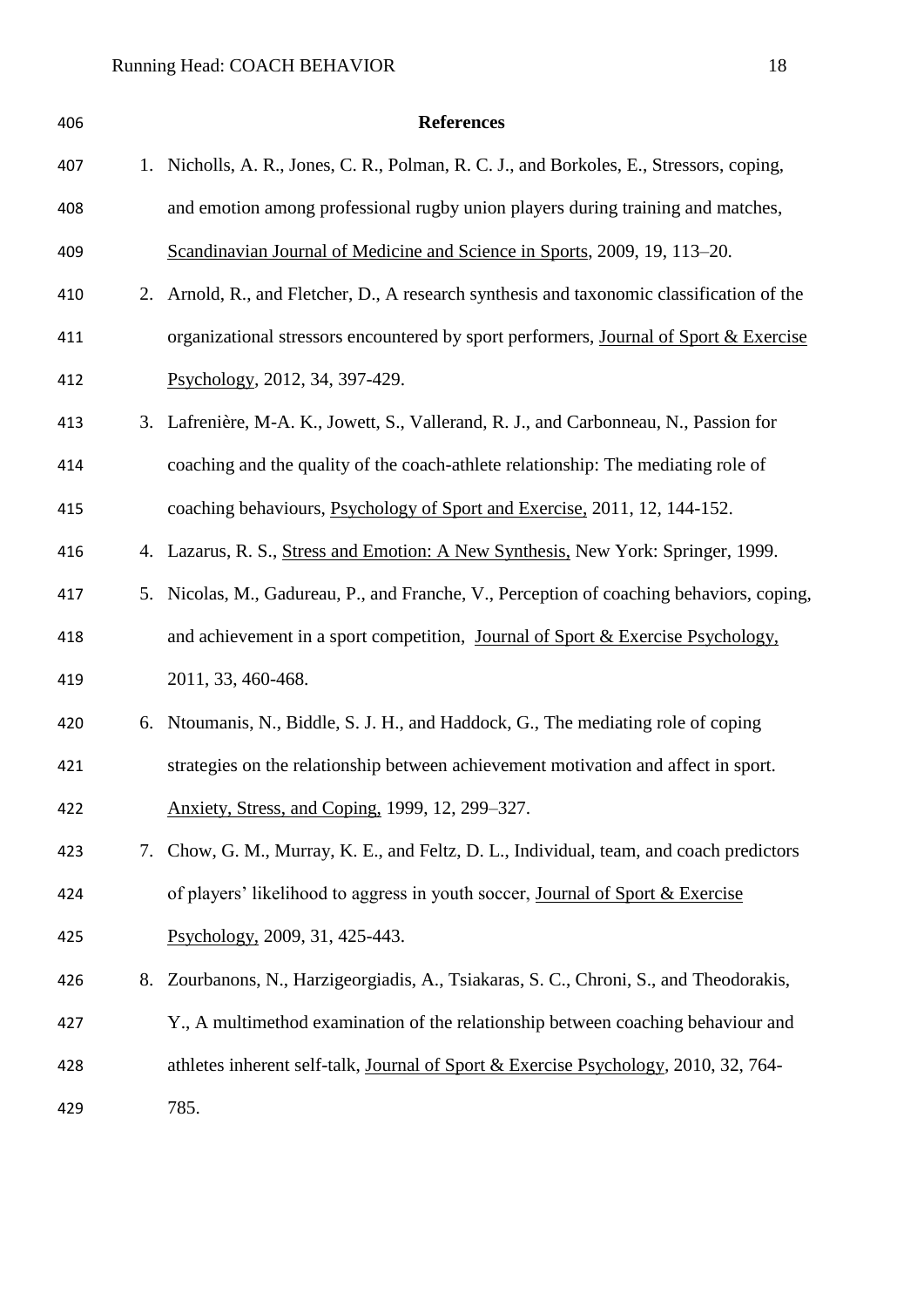| 430 | 9. Ledochowski, L., Unterrainer, C., Ruedl, G., Schnitzer, M., and Kopp, M., Quality of        |
|-----|------------------------------------------------------------------------------------------------|
| 431 | life, coach behaviour and competitive anxiety in Winter Youth Olympic Games                    |
| 432 | participants, British Journal of Sports Medicine, 2012, 46, 1044-1047.                         |
| 433 | 10. Høigaard, R., Jones, G. W., and Peters, D. M., Preferred coach leadership behaviour        |
| 434 | in elite soccer in relation to success and failure, International Journal of Sport             |
| 435 | Sciences & Coaching, 2008, 2, 241-250.                                                         |
| 436 | 11. Côté, J., Yardley, J., Hay, J., Sedgwick, W., and Baker, J., An exploratory                |
| 437 | examination of the coaching behavior scale for sport, Avante, 1999, 5, 82–92.                  |
| 438 | 12. Jowett, S., and Cockerill, I. M., Incompatibility in the coach-athlete relationship. In I. |
| 439 | M. Cockerill (Ed.), Solutions in sport psychology. (pp. 16–31) London: Thompson                |
| 440 | Learning, 2002, 16-31.                                                                         |
| 441 | 13. Jowett, S., Paull, G., and Pensgaard, A. M., Coach-athlete relationship, in J. Taylor      |
| 442 | and G. S. Wilson, Applying sport psychology: Four perspectives, Champaign, IL:                 |
| 443 | Human Kinetics, 2005, 153-170.                                                                 |
| 444 | 14. LaVoi, N. M., Expanding the interpersonal dimension: Closeness in the coach-athlete        |
| 445 | relationship, International Journal of Sport Science and Coaching, 2007, 4, 497-512.           |
| 446 | 15. Poczwardowski, A., Henschen, K. P., and Barott, J. E., The athlete and the coach:          |
| 447 | Their relationship and its meaning. Results of an interpretive study, International            |
| 448 | Journal of Sport Psychology, 2002, 33, 114-140.                                                |
| 449 | 16. Lyle, J., Sports coaching concepts: A framework for coaches. Oxon: Routledge, 2002.        |
| 450 | 17. Chelladurai, P., Coach leadership: A review. International Journal of Sport                |
| 451 | Psychology, 1990, 21, 328-354.                                                                 |
| 452 | 18. Jowett, S., and Cramer, D., The prediction of young athletes' physical self from           |
| 453 | perceptions of relationships with parents and coaches, Psychology of Sport and                 |

Exercise*,* 2010, 11*,* 140-147.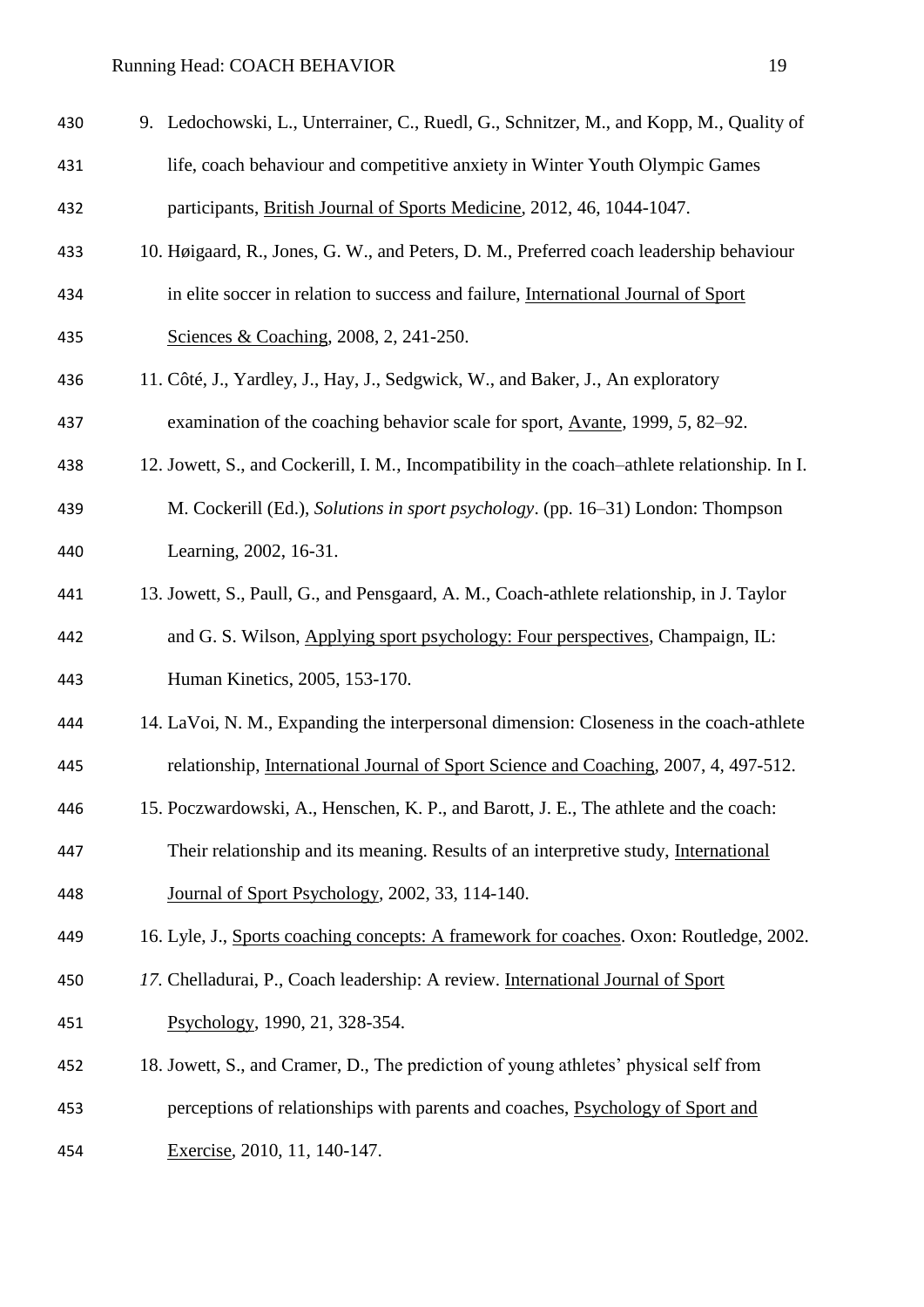- 
- 19. Moore, L. J., Wilson, M. R., Vine, S. J., Coussens, A. H., and Freeman, P., Champ or chump?: Challenge and threat states during pressurized competition. Journal of Sport & Exercise Psychology, 2013, 35, 551-562
- 20. Turner, M. J., Jones, M. V., Sheffield, D., Slater, M. J., Barker, J. B., and Bell, J. J.,
- Who thrives under pressure? Predicting the performance of elite academy cricketers using the cardiovascular indicators of challenge and threat states. Journal of Sport & Exercise Psychology, 2013, 35, 387-397.
- 21. Nicholls, A.R., Polman, R.C.J., and Levy, A. R., A path analysis of stress appraisals, emotions, coping, and performance satisfaction among athletes, Psychology of Sport and Exercise*,* 2012, 13, 263–270.
- 22. Lazarus, R. S., and Folkman, S., Stress, Appraisal and Coping*,* New York: Springer, 1984.
- 23. Gaudreau, P., and Blondin, J-P., Different athletes cope differently during sport competition: A cluster analysis of coping. Personality and Individual Differences*,*  2004, 36, 1865-1877.
- 24. Nicholls, A. R., Levy, A. R., Jones, L., Rengamani, M., and Polman, R. C. J., An
- exploration of the two-factor schematization of relational meaning and emotions among professional rugby union players. International Journal of Sport and Exercise Psychology*,* 2011, 9*,* 1-14.
- 25. Jowett, S., On enhancing and repairing the coach-athlete relationship. In S. Jowett and M. Jones (Eds.), The psychology of coaching. Leicester: British Psychological Society, 2005, 14-26.
- 26. Gaudreau, P., Nicholls, A. R., and Levy, A. R., The ups and downs of sports performance: an episodic process analysis of within-person associations. Journal of
- Sport & Exercise Psychology*,* 2010, 32*,* 298-311.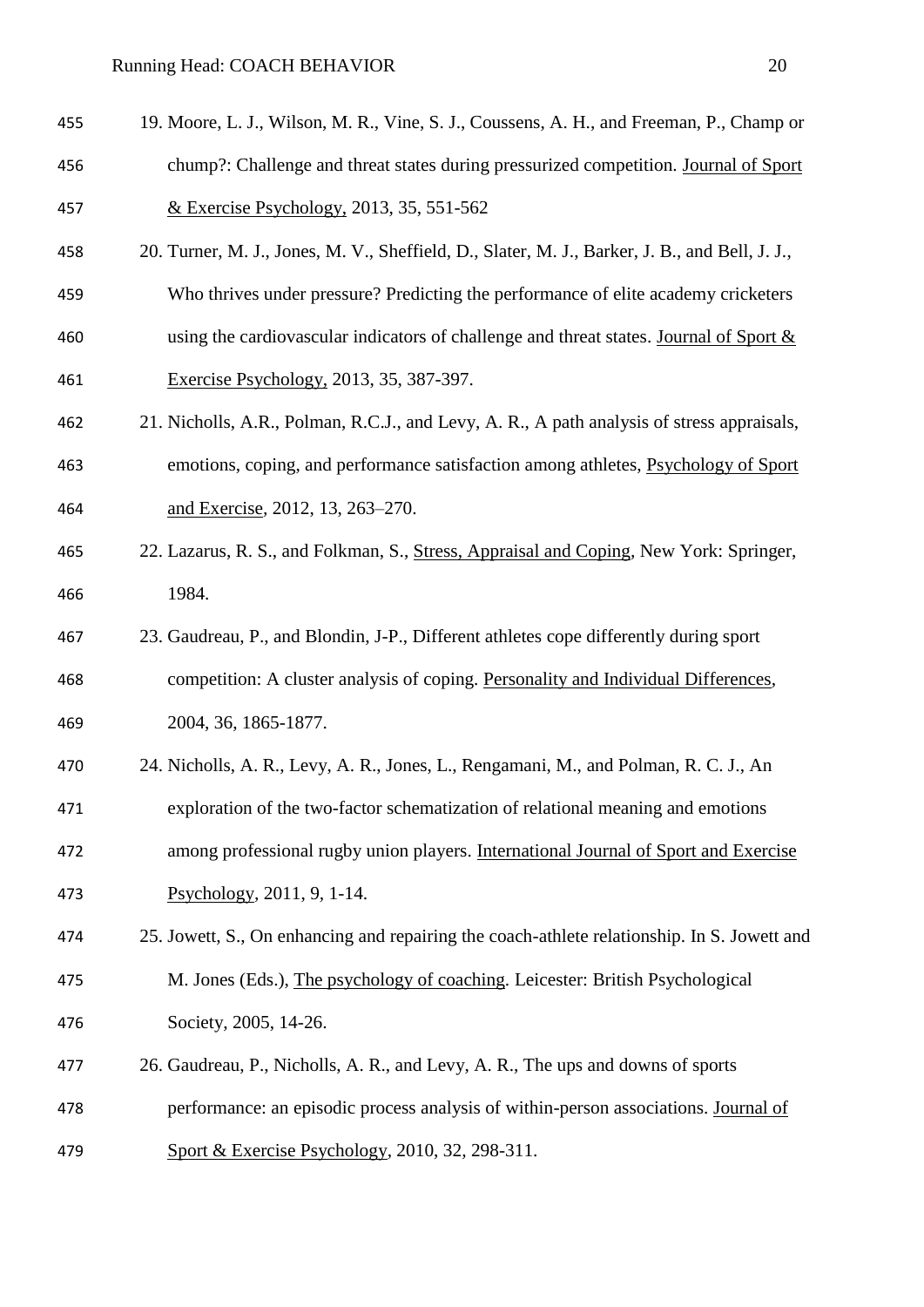| 480 | 27. Jowett, S., and Ntoumanis, N., The coach-athlete relationship questionnaire (CART-           |
|-----|--------------------------------------------------------------------------------------------------|
| 481 | Q): development and initial validation. Scandinavian Journal of Medicine & Science               |
| 482 | in Sports, 2004, 14, 245-257.                                                                    |
| 483 | 28. Peacock, E. J., and Wong, P. T. P., The stress appraisal measure (SAM): A                    |
| 484 | multidimensional approach to cognitive appraisal, Stress Medicine, 1990, 6, 227-236.             |
| 485 | 29. Gaudreau, P., and Blondin, J.-P., Development of a questionnaire for the assessment          |
| 486 | of coping strategies employed by athletes in competitive sport settings, Psychology of           |
| 487 | Sport and Exercise, 2002, 3, 1–34.                                                               |
| 488 | 30. Nicholls, A. R., Perry, J. L., and Calmeiro, L., Pre-competitive Achievement goals,          |
| 489 | appraisal, emotions, and coping in sport. Journal of Sport & Exercise Psychology, in             |
| 490 | press.                                                                                           |
| 491 | 31. Dunn, T. J., Baguley, T., and Brunsden, V., From alpha to omega: A practical solution        |
| 492 | to the pervasive problem of internal consistency estimation. British Journal of                  |
| 493 | Psychology, 2013, 105, 399-412.                                                                  |
| 494 | 32. Zhu, W., Sadly, the earth is still round ( $p < 0.05$ ). Journal of Sport and Health         |
| 495 | Science, 2012, 1, 9-11.                                                                          |
| 496 | 33. Muthén, L. K., and Muthén, B. O., Mplus user's guide (7 <sup>th</sup> ed.). Los Angeles, CA: |
| 497 | Muthén & Muthén, 2012.                                                                           |
| 498 | 34. Marsh, H. W., Hau, K.-T., and Wen, Z., In search of golden rules: Comment on                 |
| 499 | hypothesis testing approaches to setting cutoff values for fit indexes and dangers in            |
| 500 | overgeneralising Hu & Bentler's (1999) findings. Structural Equation Modeling,                   |
| 501 | 2004, 11, 320-341.                                                                               |
| 502 | 35. Hayes, A. F. (2009)., Beyond Baron and Kenny: Statistical mediation analysis in the          |
| 503 | new millennium. Communication Monographs, 2009, 76, 408-420.                                     |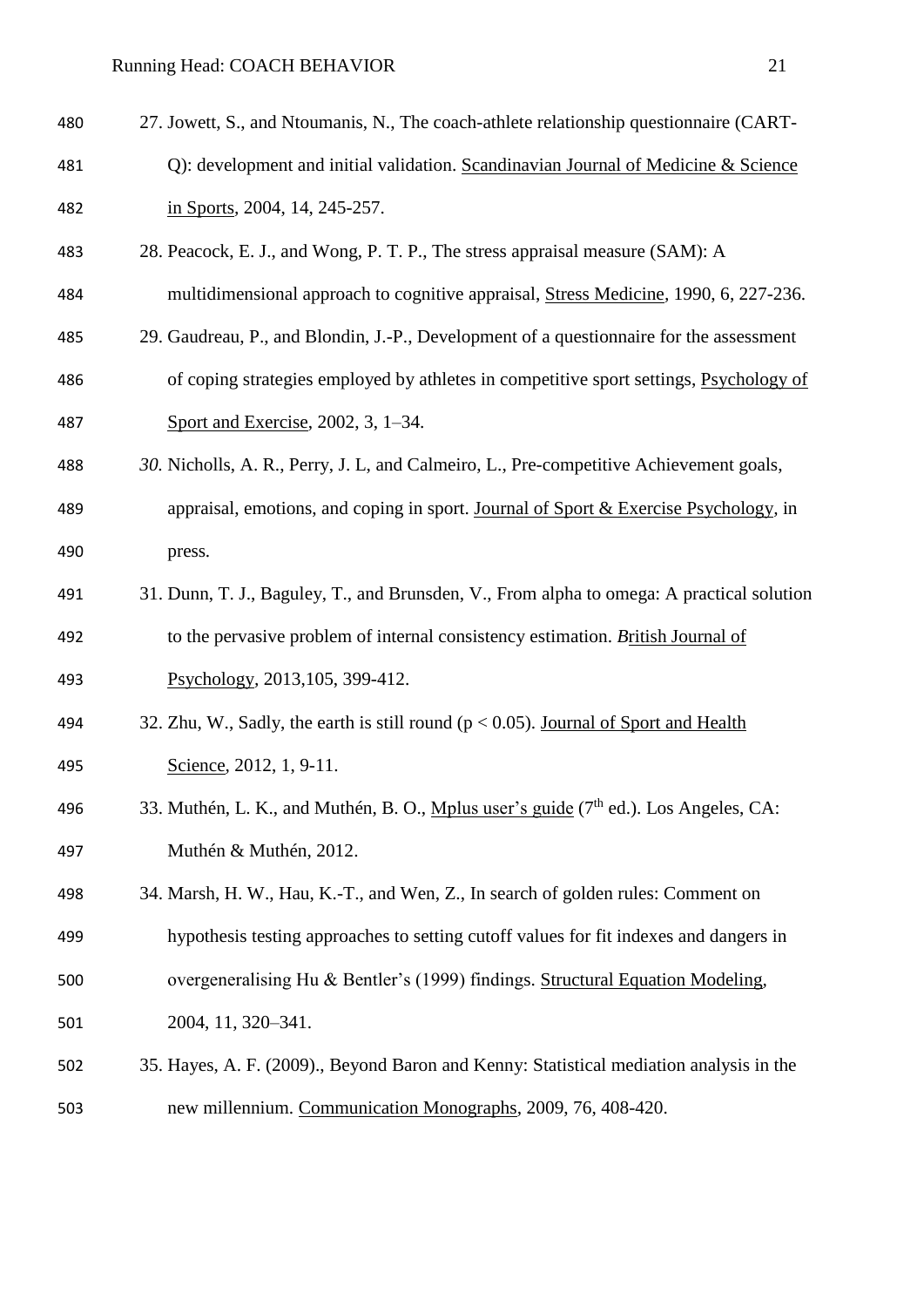| 504 | 36. Kelley, K., and Lai, K., MBESS: MBESS. R package version 3.3.2, 2012. Retrieved         |
|-----|---------------------------------------------------------------------------------------------|
| 505 | from http://CRAN.R-project.org/package=MBESS                                                |
| 506 | 37. R Development Core Team., R: A language and environment for statistical                 |
| 507 | computing. Vienna, Austria, 2012. Retrieved from http://www.R-project.org/                  |
| 508 | 38. Nicholls, A. R., Holt, N. L., and Polman, R. C. J., A phenomenological analysis of      |
| 509 | coping effectiveness in golf. The Sport Psychologist, 2005, 19, 111-130.                    |
| 510 | 39. Schellenberg, B. J. I., Gaudreau, P., and Crocker, P. R. E., Passion and coping:        |
| 511 | Relationships with changes in burnout and goal attainment in collegiate volleyball          |
| 512 | players. Journal of Sport & Exercise Psychology, 2013, 35, 270-280.                         |
| 513 | 40. Doron, J., and Gaudreau, P., A point-by-point analysis of performance in a fencing      |
| 514 | match: Psychological processes associated with winning and losing streaks. Journal of       |
| 515 | Sport & Exercise Psychology, 2014, 36, 3-13.                                                |
| 516 | 41. Nicholls, A. R., Polman, R. C. J., Levy, A. R., and Borkoles, E., The mediating role of |
| 517 | coping: A cross-sectional analysis of the relationship between coping self-efficacy         |
| 518 | and coping effectiveness among athletes. International Journal of Stress Management,        |
| 519 | 2010, 17, 181-192.                                                                          |
| 520 |                                                                                             |
|     |                                                                                             |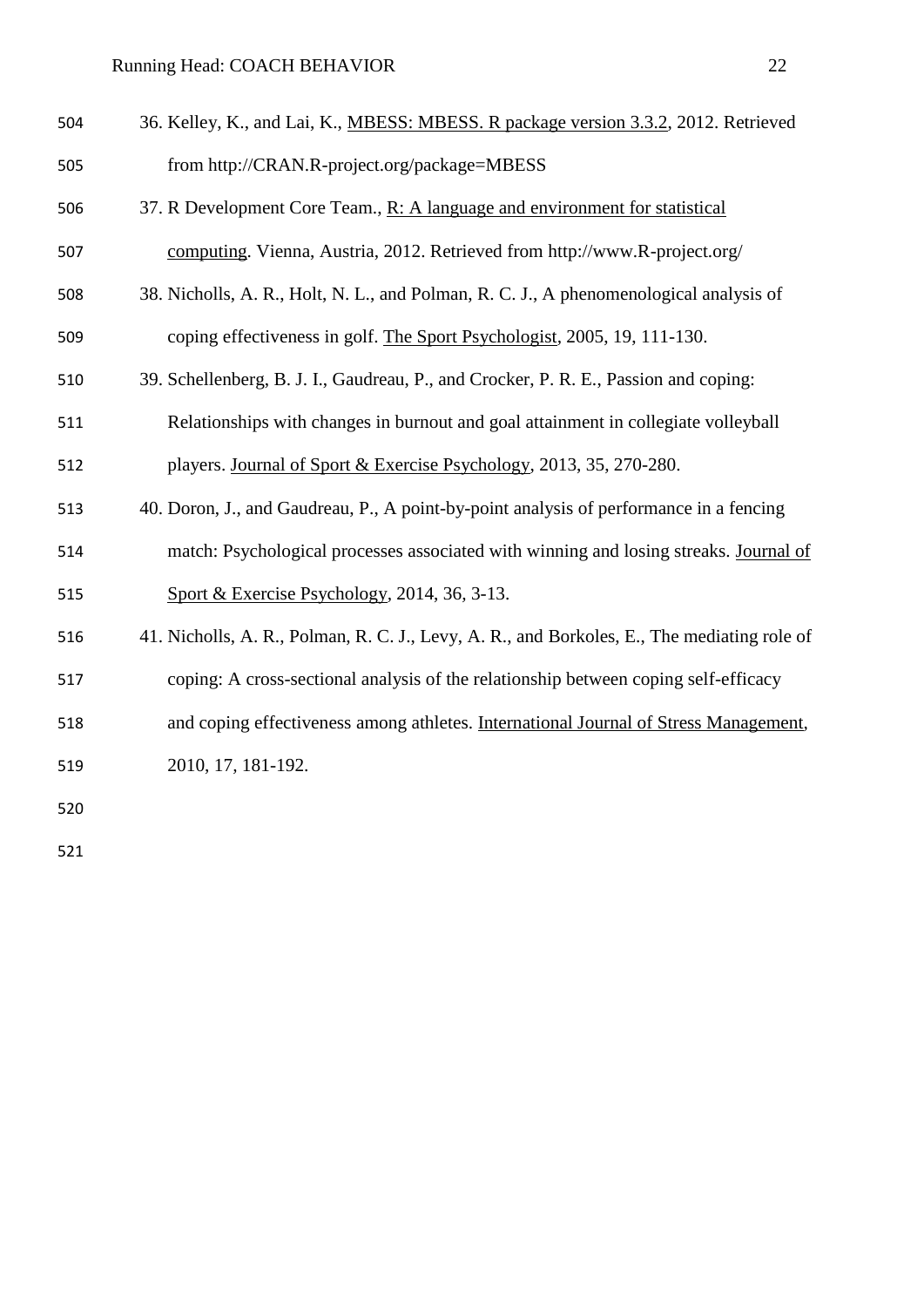## Table 1

*Descriptive Statistics, Univariate Normality Estimates, Internal Consistency*

| Variable                           | M    | <b>SD</b> | Min  | Max  | <b>Skew</b> | Kurt    | Omega                   |
|------------------------------------|------|-----------|------|------|-------------|---------|-------------------------|
|                                    |      |           |      |      |             |         | [95% CI]                |
| Coach Behavior                     |      |           |      |      |             |         |                         |
| <b>Physical Training</b>           | 5.08 | 1.34      | 1.00 | 7.00 | $-.79$      | .15     | $.90$ [.88, .92]        |
| <b>Technical Skills</b>            | 5.39 | 1.19      | 1.50 | 7.00 | $-.67$      | $-.04$  | $.94$ [.92, .95]        |
| <b>Mental Preparation</b>          | 4.54 | 1.51      | 1.00 | 7.00 | $-.40$      | $-.51$  | .95 [.93, .96]          |
| <b>Goal Setting</b>                | 4.22 | 1.59      | 1.00 | 7.00 | $-.26$      | $-.65$  | .96 [.95, .97]          |
| <b>Competition Strategies</b>      | 5.31 | 1.19      | 1.43 | 7.00 | $-.77$      | .27     | .92 [.90, .94]          |
| <b>Personal Rapport</b>            | 5.01 | 1.36      | 1.33 | 7.00 | $-.54$      | $-.32$  | .89 [.87, .92]          |
| <b>Negative Personal Rapport</b>   | 2.42 | 1.28      | 1.00 | 7.00 | 1.58        | 2.42    | $.89$ [ $.85, .92$ ]    |
| Coach-Athlete Relationship         |      |           |      |      |             |         |                         |
| Closeness                          | 5.74 | 1.23      | 1.00 | 7.00 | $-1.29$     | 1.41    | $.92$ [.90, .94]        |
| Commitment                         | 5.14 | 1.29      | 1.00 | 7.00 | $-.96$      | .66     | $.84$ [.81, .88]        |
| Complementarity                    | 5.37 | 1.23      | 1.00 | 7.00 | $-.82$      | .57     | $.76$ [.69, .81]        |
| <b>Stress Appraisal</b>            |      |           |      |      |             |         |                         |
| Threat                             | 2.26 | .81       | 1.00 | 4.25 | .24         | $-1.01$ | $.60$ [.52, $.65$ ]     |
| Challenge                          | 3.48 | .86       | 1.50 | 5.00 | $-.18$      | $-.74$  | $.78$ [ $.72, .81$ ]    |
| Centrality                         | 2.95 | .83       | 1.00 | 5.00 | $-.18$      | .04     | $.68$ [.57, .73]        |
| Control - Self                     | 3.86 | .79       | 1.50 | 5.00 | $-.42$      | $-.39$  | $.78$ [ $.73$ , $.83$ ] |
| Control – Others                   | 3.41 | .94       | 1.00 | 5.00 | $-.06$      | $-.73$  | .79 [.72, .83]          |
| Uncontrollable                     | 2.18 | 1.04      | 1.00 | 4.75 | .59         | $-.75$  | $.84$ [.80, .87]        |
| Stressfulness                      | 2.59 | .63       | 1.00 | 4.25 | .04         | $-.11$  | $.23$ [not pos]         |
| <b>Coping Strategies</b>           |      |           |      |      |             |         |                         |
| <b>Task-Oriented Coping</b>        | 3.36 | .55       | 1.87 | 5.00 | $-.24$      | $-.23$  | $.84$ [.79, .87]        |
| <b>Mental Imagery</b>              | 3.57 | .77       | 1.50 | 5.00 | $-.30$      | $-.46$  | $.65$ [ $.57, .71$ ]    |
| <b>Effort Expenditure</b>          | 3.97 | .86       | 1.00 | 5.00 | $-1.08$     | 1.38    | $.70$ [.61, .77]        |
| <b>Thought Control</b>             | 3.45 | .80       | 1.00 | 5.00 | $-.37$      | .17     | $.62$ [ $.54$ , $.70$ ] |
| <b>Seeking Support</b>             | 2.89 | .84       | 1.00 | 5.00 | .22         | $-0.46$ | $.71$ [.65, .76]        |
| Relaxation                         | 3.13 | .87       | 1.00 | 5.00 | .04         | $-.48$  | $.77$ [.71, .82]        |
| <b>Logical Analysis</b>            | 3.33 | 1.00      | 1.00 | 5.00 | $-.86$      | .21     | $.80$ [.74, .84]        |
| <b>Distraction-Oriented Coping</b> | 2.33 | .73       | 1.00 | 4.50 | .51         | $.07\,$ | $.82$ [.77, .86]        |
| Distancing                         | 2.59 | .90       | 1.00 | 4.75 | .49         | $-.23$  | $.74$ [.68, .80]        |
| <b>Mental Distraction</b>          | 2.35 | .93       | 1.00 | 5.00 | .58         | $-.03$  | $.80$ [.75, .85]        |
| Disengagement-Oriented             | 2.22 | .70       | 1.00 | 4.00 | .50         | $-.35$  | $.73$ [.61, .79]        |
| Coping                             |      |           |      |      |             |         |                         |
| <b>Venting Unpleasant Emotions</b> | 2.70 | .89       | 1.00 | 5.00 | .17         | $-.60$  | $.76$ [.70, .80]        |
| Resignation/Disengagement          | 1.74 | .87       | 1.00 | 4.00 | 1.10        | .06     | $.82$ [.78, .86]        |

*Note.* Coach behavior and stress appraisal are measured on 7-point scales; stress appraisal and coping strategies are measured on 5-point scales. Omega confidence intervals could not be calculated for the stressfulness subscale, as the matrix was not-positive-definite.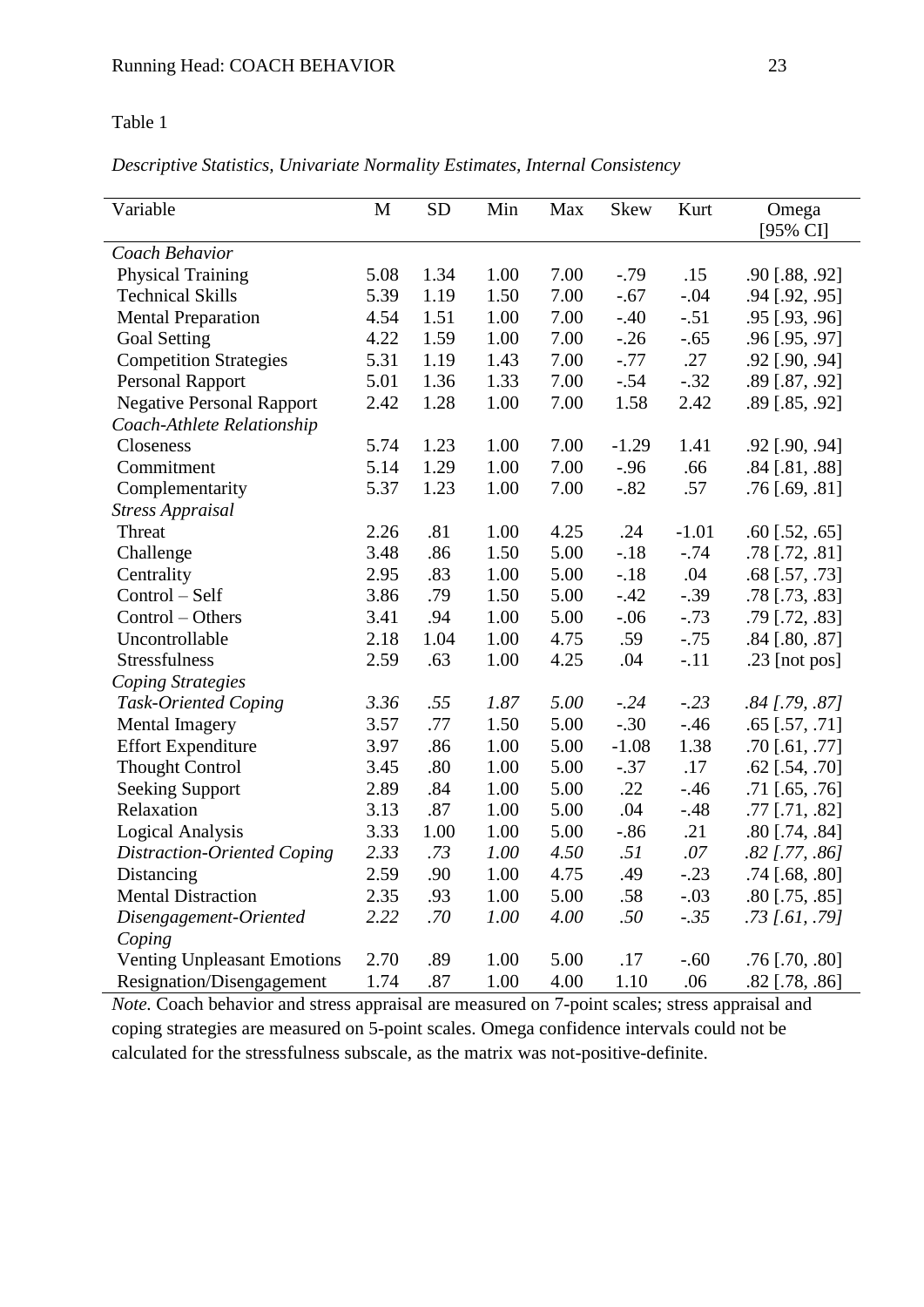# *Bivariate Correlations for Coach Behavior, Coach-Athlete Relationship, Stress Appraisal, and Coping*

|                          | Coping<br>Coach-Athlete Relationship<br><b>Stress Appraisal</b> |         |                            |          |                    |          |               |         |          |         |          |          |          |               |
|--------------------------|-----------------------------------------------------------------|---------|----------------------------|----------|--------------------|----------|---------------|---------|----------|---------|----------|----------|----------|---------------|
|                          | Close                                                           | Comm    | Compl                      | Task     | Distract           | Diseng   | Threat        | Chall   | Central  |         | ContSelf | ContOth  | Uncont   | <b>Stress</b> |
| Coach Behavior           |                                                                 |         |                            |          |                    |          |               |         |          |         |          |          |          |               |
| <b>Physical Training</b> | $.50**$                                                         | $.52**$ | $.39**$                    | $.17**$  | .05                | $-0.06$  | .03           | $.27**$ | $.27**$  |         | $.19**$  | $.35**$  | .02      | $.13*$        |
| <b>Technical Skills</b>  | $.64***$                                                        | $.64**$ | $.55**$                    | $.20**$  | $-12$              | $-.20**$ | $-.03$        | $.29**$ | .10      |         | $.28**$  | $.40**$  | $-.09$   | .07           |
| <b>Mental Prep</b>       | $.49**$                                                         | $.55**$ | $.40**$                    | $.19**$  | $-.04$             | $-.07$   | .01           | $.16**$ | .09      |         | $.16**$  | $.29**$  | .00      | .03           |
| Goal Setting             | $.45**$                                                         | $.56**$ | $.29**$                    | $.17**$  | .11                | .03      | $.12*$        | .06     | $.23**$  |         | .06      | $.18**$  | $.20**$  | $.17**$       |
| <b>Comp Strategies</b>   | $.59**$                                                         | $.62**$ | .49**                      | $.20**$  | $-12$              | $-.17**$ | $-.05$        | $.30**$ | .11      |         | $.27**$  | $.38**$  | $-.08$   | .04           |
| <b>Personal Rapport</b>  | $.67**$                                                         | $.69**$ | $.59**$                    | $.25**$  | $-12$              | $-.17**$ | $-.15*$       | $.32**$ | .08      |         | $.36**$  | $.38**$  | $-.21**$ | .06           |
| <b>Negative Rapport</b>  | $-.29**$                                                        | $-19**$ | $-.25**$                   | $-0.00$  | $.23**$            | $.28**$  | $.33**$       | $-19$   | .09      |         | $-.29**$ | $-.23**$ | $.24**$  | $.20**$       |
|                          |                                                                 |         | Coach-Athlete Relationship |          |                    |          |               |         |          |         |          |          |          |               |
| <b>Stress Appraisal</b>  |                                                                 |         |                            |          |                    |          | Coping        |         | Close    | Comm    | Compl    |          |          |               |
| Threat                   | $-.24**$                                                        | $-.01$  | $-.35**$                   | $-.12*$  | $.41**$            | $.41**$  | Task          |         | $.28**$  | $.19**$ | $.38**$  |          |          |               |
| Challenge                | $.42**$                                                         | $.22**$ | $.55**$                    | $.47**$  | $-.04$             | $-.22**$ | Distraction   |         | $-.08$   | $-.05$  | $-.04$   |          |          |               |
| Centrality               | .10                                                             | $.18**$ | .04                        | $.27**$  | $.25**$            | .10      | Disengagement |         | $-.20**$ | $-.12$  | $-.20**$ |          |          |               |
| Control – Self           | $.45**$                                                         | $.26**$ | $.53**$                    | $.44**$  | $-12$              | $-.30**$ |               |         |          |         |          |          |          |               |
| Control – Others         | $.44**$                                                         | $.28**$ | $.54**$                    | $.38**$  | $-.03$             | $-.18**$ |               |         |          |         |          |          |          |               |
| Uncontrollable           | $-.26**$                                                        | .05     | $-44**$                    | $-.23**$ | $.38**$<br>$.29**$ |          |               |         |          |         |          |          |          |               |
| <b>Stressfulness</b>     | $-.01$                                                          | .10     | $-.07$                     | $.18**$  | $.38**$            | $.28**$  |               |         |          |         |          |          |          |               |

\*Statistically significant at *p* < .05; \*\**p* < .01.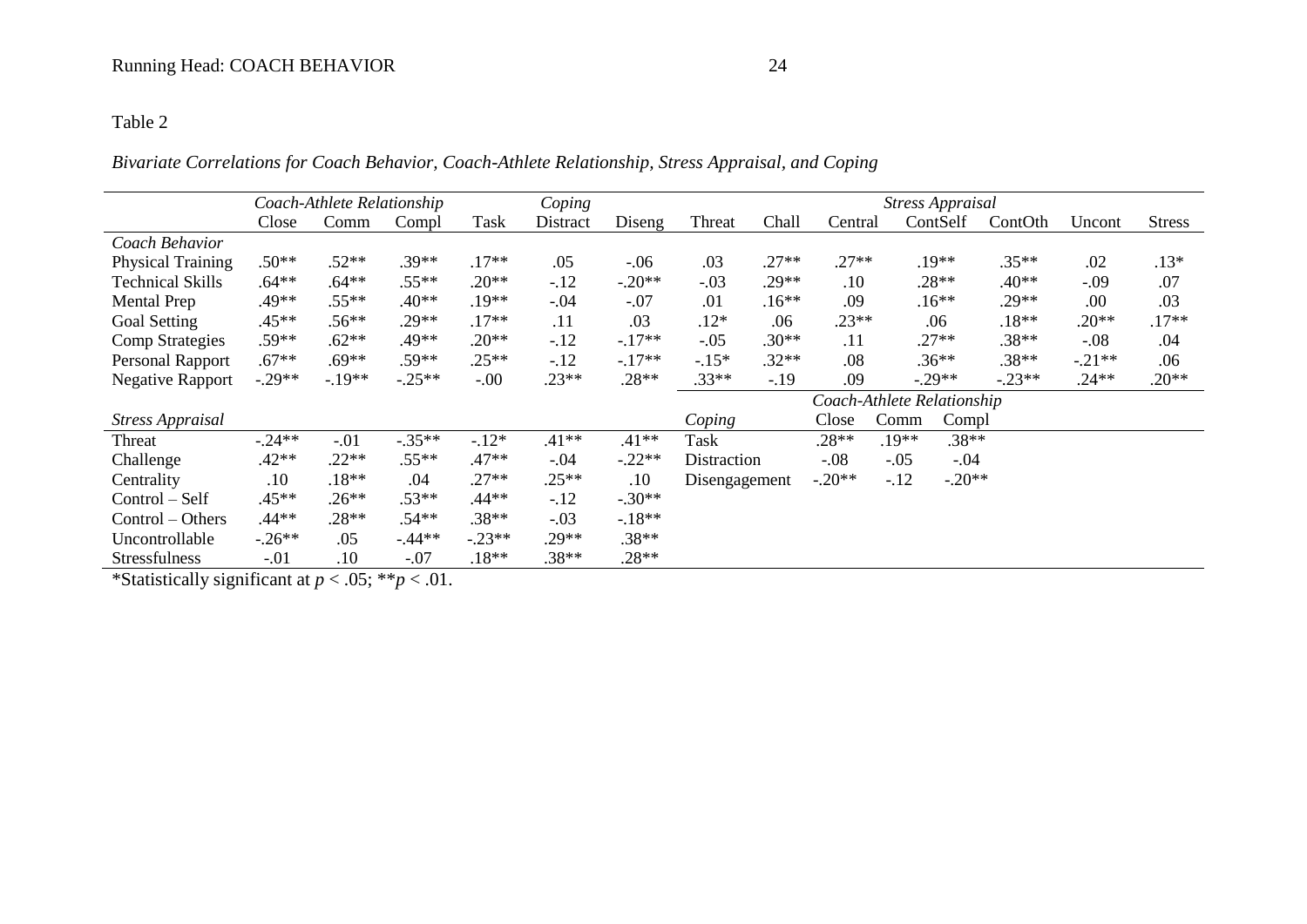# Table 3

*Direct, Indirect, and Total Effects of Coach-Athlete Relationship Variables on Coping in the Original Path Model*

|                                                             | Direct                  | Via Challenge          | Via Threat              | <b>Total Effect</b>     |
|-------------------------------------------------------------|-------------------------|------------------------|-------------------------|-------------------------|
| $Closeness \rightarrow Task-oriented coping$                | $.42$ [.11, .72]        | $.05$ [ $-.04, .13$ ]  | $-.02$ [ $-.11, .06$ ]  | $.44$ [.10, .79]        |
| Commitment $\rightarrow$ Task-oriented coping               | $-.32$ [ $-.53, -.10$ ] | $-.01$ [ $-.07, .06$ ] | $.01$ [ $-.04, .07$ ]   | $-.31$ [ $-.55, -.07$ ] |
| Complementarity $\rightarrow$ Task-oriented coping          | $-.06$ [ $-.37, .26$ ]  | $.04$ [ $-.07, .14$ ]  | $-0.01$ $[-0.07, 0.04]$ | $-.03$ [ $-.35, .28$ ]  |
| $Closeness \rightarrow Distribution-oriented coping$        | $.20$ [ $-.23, .63$ ]   | $.02$ [ $-.05, .08$ ]  | $-.05$ [ $-.16, .07$ ]  | $.17$ [-23, .56]        |
| Commitment $\rightarrow$ Distraction-oriented coping        | $-.22$ [ $-.52, -.08$ ] | $-.00$ [ $-.03, .03$ ] | $.03$ [ $-.05, .11$ ]   | $-.19$ [ $-.48, .10$ ]  |
| Complementarity $\rightarrow$ Distraction-oriented coping   | $-.28$ [ $-.56, -.01$ ] | $.01$ [ $-.06, .08$ ]  | $-.03$ [ $-.10, .04$ ]  | $-.29$ [ $-.55, -.04$ ] |
| $Closeness \rightarrow Disengagement-oriented coping$       | $.14$ [-.11, .38]       | $-.03$ [ $-.08, .03$ ] | $-.11$ [ $-.23, .02$ ]  | $.01$ [ $-.22, .23$ ]   |
| Commitment $\rightarrow$ Disengagement-oriented coping      | $.24$ [.01, .47]        | $.00$ [ $-.03, .04$ ]  | $.07$ [ $-.03, .17$ ]   | $.31$ [.10, .52]        |
| Complementarity $\rightarrow$ Disengagement-oriented coping | $-.50$ [ $-.69, -.32$ ] | $-.02$ [ $-.08, .04$ ] | $-.06$ [ $-.18, .05$ ]  | $-.59$ [ $-.75, -.42$ ] |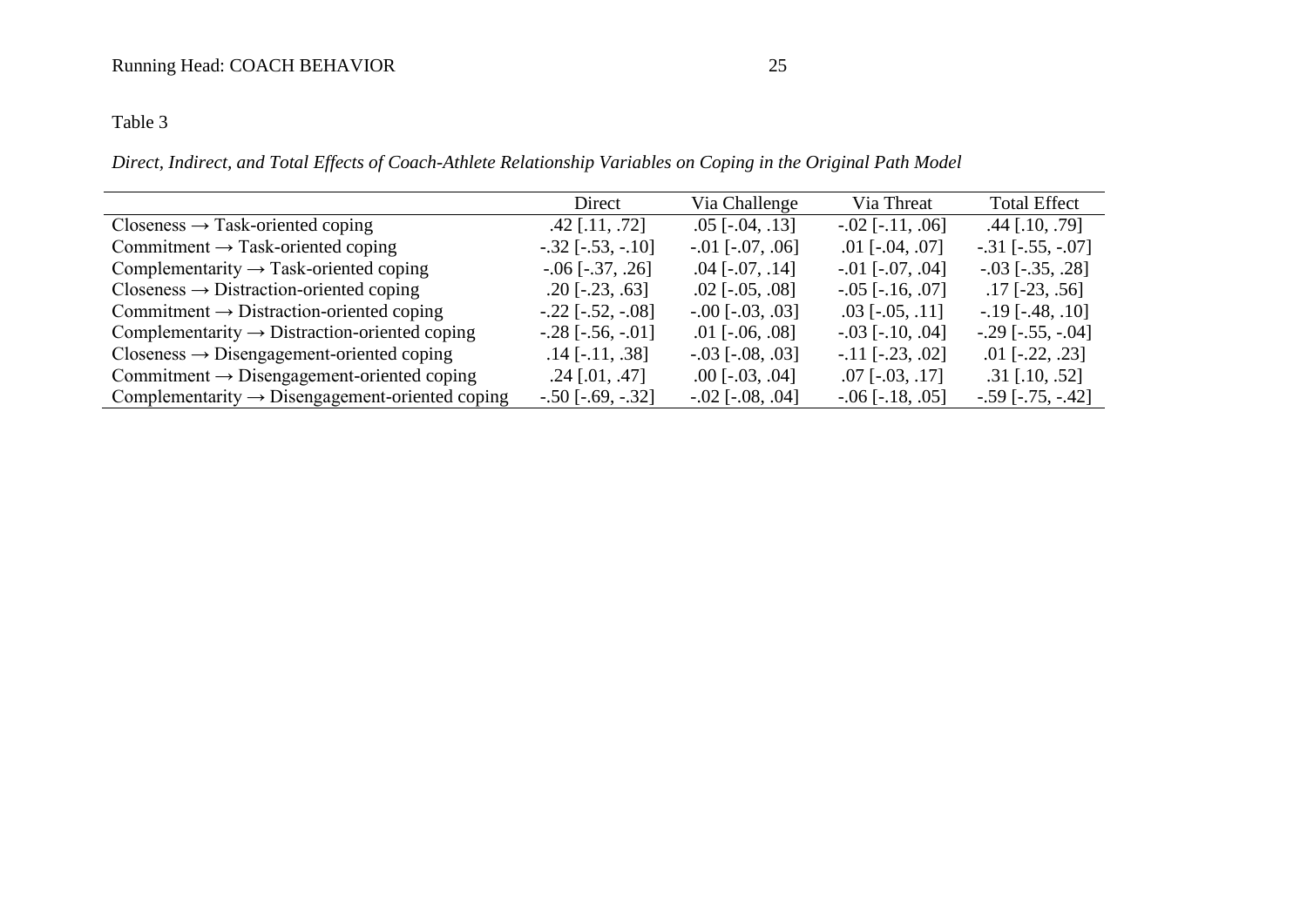Figure 1

*Hypothesized Path Model for Coach Behavior, Coach-Athlete Relationship, Stress Appraisal, and Coping*